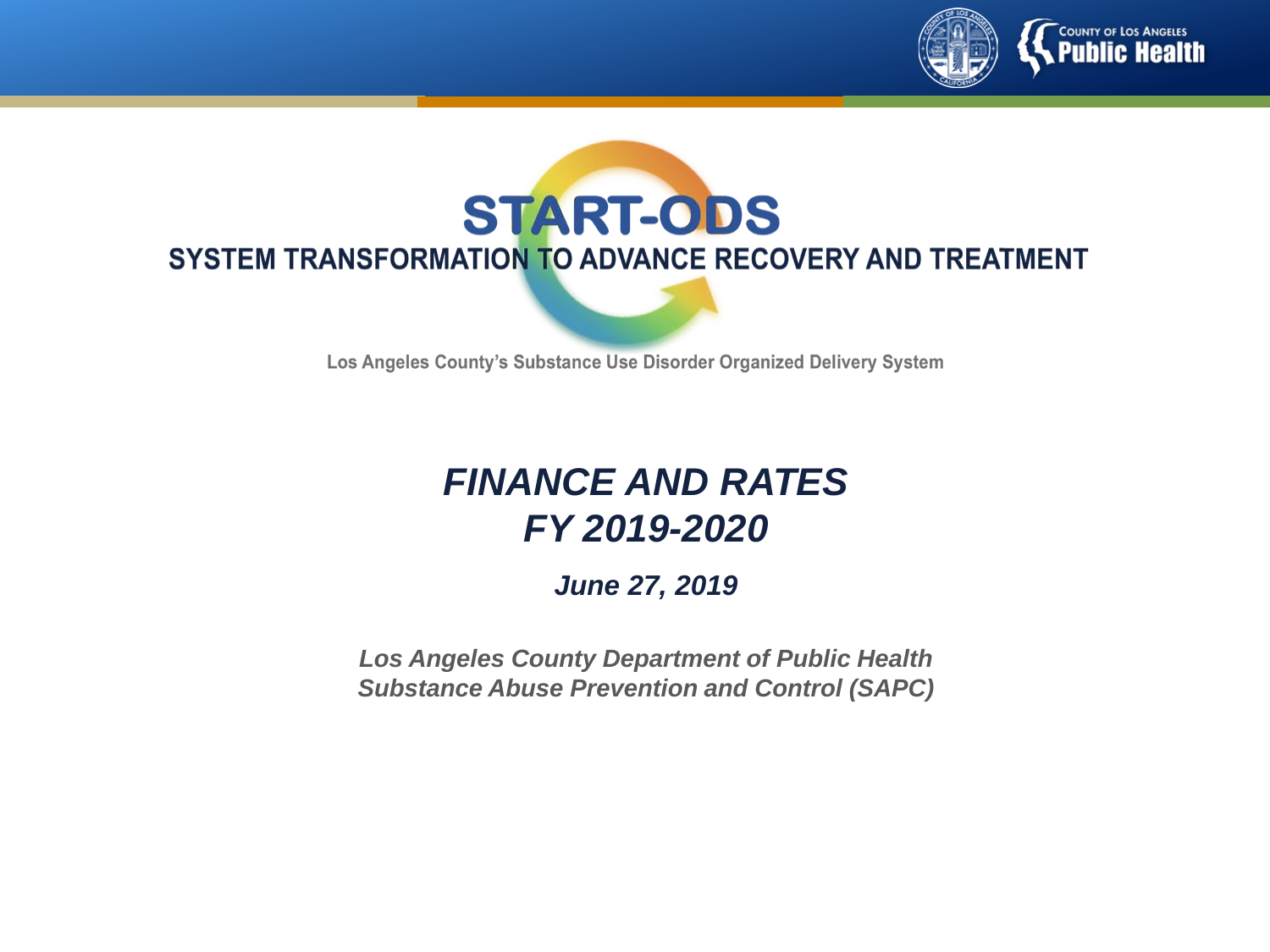



# **BUILDING A MODERN SUD SYSTEM OF CARE:**

# **Enhancing DMC Rates for Enhanced Service Delivery**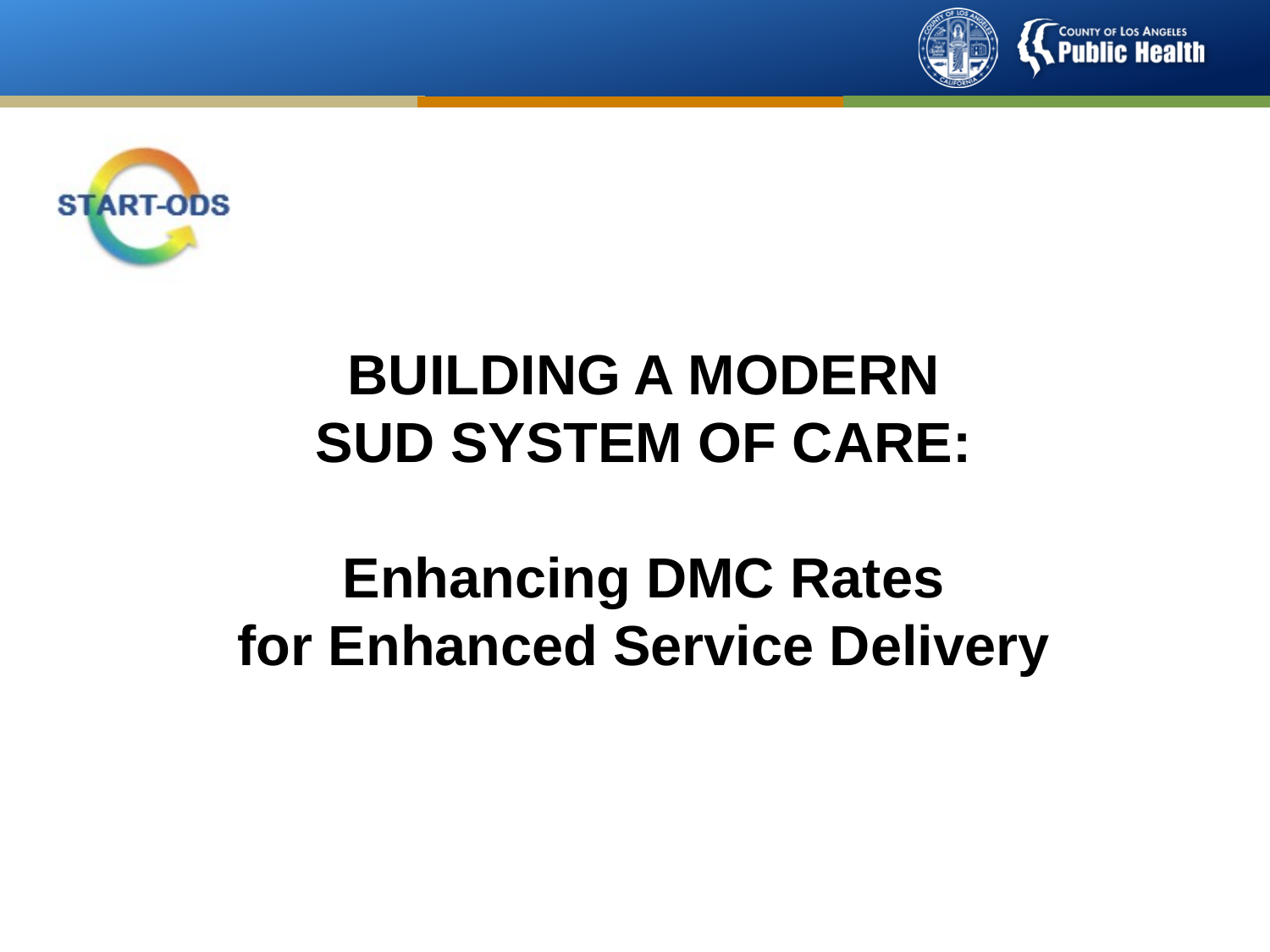

## **POPULATION MODIFIERS:**

- Requires programs specializing in serving Pregnant and Parenting Women (PPW), and Youth Populations, to comply [with the Perinatal Practice Guidelines](https://www.dhcs.ca.gov/individuals/Documents/Youth_Treatment_Guidelines.pdf) and Youth Treatment Guidelines respectively.
- Supports delivery of these expectations, in addition to other local requirements (i.e., [One Key Question](https://powertodecide.org/one-key-question) services within PPW programs).
- Automatic for allowable DMC-ODS services, excluding supplemental PPW services for transportation and childcare as the State sets these rates.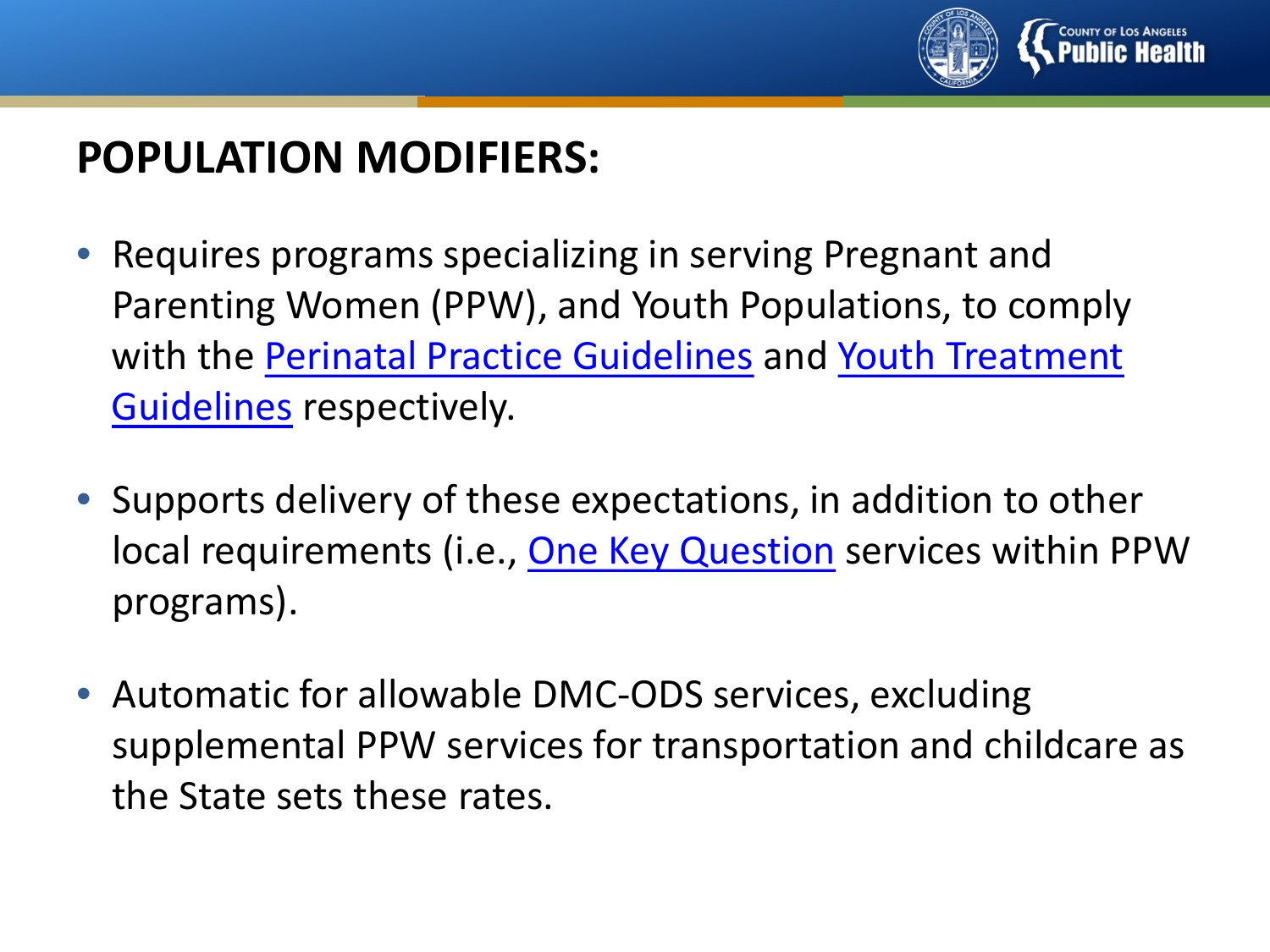

## **POPULATION MODIFIERS:**

| SITE QUALIFICATIONS FOR POPULATION MODIFIERS                           |                                                                                                                                                                                                                                                                                                                                                                                                                                                                                                                                                                                                                                                                                                                                                                                                                                                                                                                                                                                                       |                 |  |  |  |
|------------------------------------------------------------------------|-------------------------------------------------------------------------------------------------------------------------------------------------------------------------------------------------------------------------------------------------------------------------------------------------------------------------------------------------------------------------------------------------------------------------------------------------------------------------------------------------------------------------------------------------------------------------------------------------------------------------------------------------------------------------------------------------------------------------------------------------------------------------------------------------------------------------------------------------------------------------------------------------------------------------------------------------------------------------------------------------------|-----------------|--|--|--|
| <b>Population</b><br>and Modifier                                      | <b>Criteria</b>                                                                                                                                                                                                                                                                                                                                                                                                                                                                                                                                                                                                                                                                                                                                                                                                                                                                                                                                                                                       | <b>Increase</b> |  |  |  |
| Youth and<br><b>Young Adults</b><br>$12-20$ years<br>of age<br>$H$ HA" | Experience serving youth (ages 12 through 17) and Young<br>$\bullet$<br>Adults (up to age 21, as clinically appropriate) in 2 of the last<br>7 years.<br>Demonstrated experience using evidence-based practices<br>$\bullet$<br>that are specific to youth and young adults.<br>Counselors and/or LPHAs providing direct SUD treatment<br>services to youth, young adults and families have a minimum<br>of 2 years' experience providing youth services, which<br>includes working with youth who are runaways, victims of<br>abuse and pregnant or with children.<br>Policies and procedures for addressing the needs of youth<br>and young adults with SUD, such as ensuring developmentally<br>appropriate services, family involvement, composition of<br>group counseling, etc.<br>Network Provider owner, key staff, and all individuals<br>providing direct services to youths passed a background<br>investigation to the satisfaction of County.<br>Listed on the SBAT as a qualified site. | 2.14%           |  |  |  |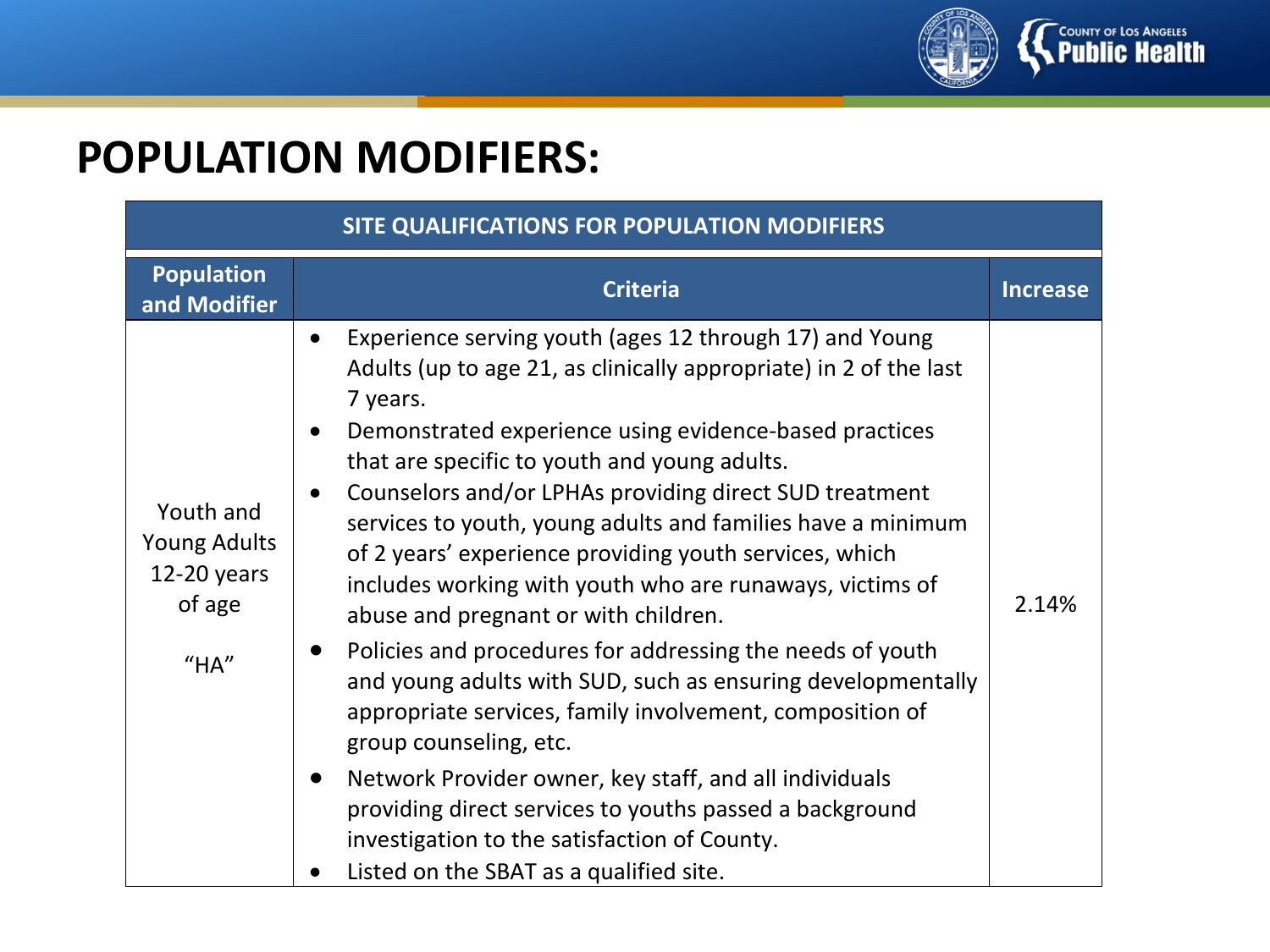

## **POPULATION MODIFIERS:**

| SITE QUALIFICATIONS FOR POPULATION MODIFIERS |                                                                                                                                                                                                                                                                                                                                                                                                                                                                                                                                                                                                                                                                                                                                            |                 |  |  |
|----------------------------------------------|--------------------------------------------------------------------------------------------------------------------------------------------------------------------------------------------------------------------------------------------------------------------------------------------------------------------------------------------------------------------------------------------------------------------------------------------------------------------------------------------------------------------------------------------------------------------------------------------------------------------------------------------------------------------------------------------------------------------------------------------|-----------------|--|--|
| <b>Population</b><br>and Modifier            | <b>Criteria</b>                                                                                                                                                                                                                                                                                                                                                                                                                                                                                                                                                                                                                                                                                                                            | <b>Increase</b> |  |  |
| Pregnant or<br>Parenting<br>Women<br>$H$ HD" | Current DMC certification for perinatal services.<br>$\bullet$<br>Counselors and/or LPHAs providing direct SUD treatment<br>$\bullet$<br>services to perinatal women must have minimum of 2 years<br>of experience providing women-specific evidence-based or<br>best practices which includes, but is not limited to: Trauma-<br>Informed and Integrated Trauma Services, relational or<br>cultural approaches that focus on the relevance and<br>centrality of relationships, assessing and reviewing the<br>history of interpersonal violence, women-only therapeutic<br>environments, parenting support, parenting skills, and family<br>reunification services as applicable.<br>Listed on the SBAT as a qualified site.<br>$\bullet$ | 7.81%           |  |  |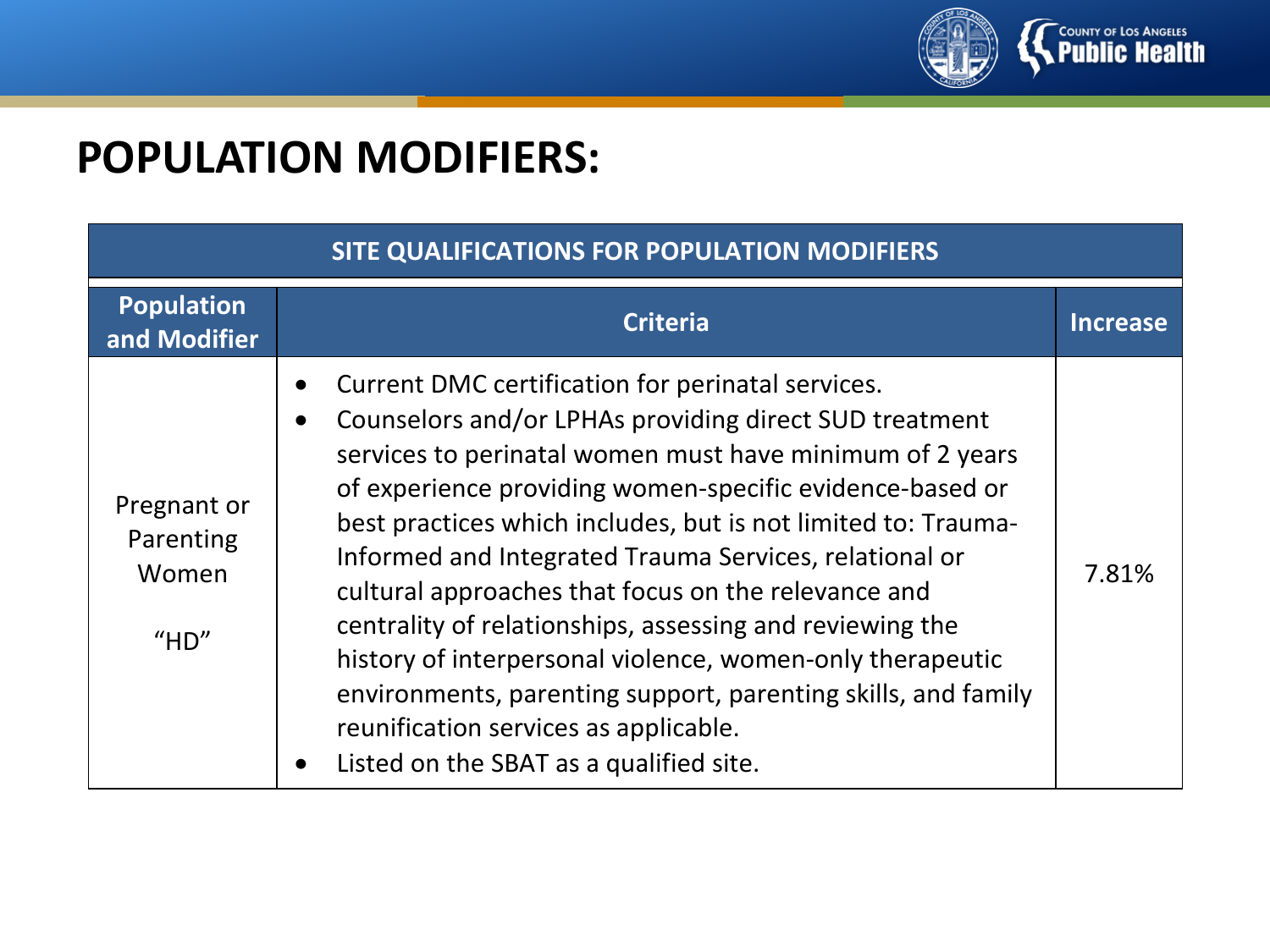

| DMC-ODS RATE INCREASE BY POPULATION SERVED |                                                                      |                          |                          |                                                     |  |  |
|--------------------------------------------|----------------------------------------------------------------------|--------------------------|--------------------------|-----------------------------------------------------|--|--|
| <b>ASAM LOC</b>                            | <b>DESCRIPTION</b>                                                   | <b>BASE RATE</b>         | <b>YOUTH</b>             | <b>PREGNANT</b><br><b>PARENTING</b><br><b>WOMEN</b> |  |  |
| 1.0                                        | Outpatient and Outpatient Youth At-Risk                              | \$31.77                  | \$32.45                  | \$34.25                                             |  |  |
| 2.1                                        | <b>Intensive Outpatient</b>                                          | \$34.32                  | \$35.06                  | \$37.00                                             |  |  |
| 3.1                                        | Low Intensity Residential                                            | \$122.83<br>or \$141.86* | \$125.87<br>or \$144.90* | \$133.91<br>or \$152.94*                            |  |  |
| 3.3                                        | High Intensity Residential Population Specific                       | \$166.12<br>or \$185.15* | \$170.09<br>or \$189.12* | \$180.58<br>or \$199.61*                            |  |  |
| 3.5                                        | High Intensity Residential Non-Population Specific                   | \$146.30<br>or \$165.33* | \$149.85<br>or \$168.88  | \$159.22<br>or \$178.25*                            |  |  |
| $1-WM$                                     | Ambulatory WM<br>without Extended On-Site Monitoring                 | \$203.93<br>or \$222.96* | \$203.93<br>or \$222.96* | \$203.93<br>or \$222.96*                            |  |  |
| $2-WM$                                     | Ambulatory WM<br>with Extended On-Site Monitoring                    | \$242.74<br>or \$261.77* | \$242.74<br>or \$261.77* | \$242.74<br>or \$261.77*                            |  |  |
| $3.2-WM$                                   | Residential Withdrawal Management                                    | \$281.54<br>or \$300.57* | \$281.54<br>or \$300.57* | \$281.54<br>or \$300.57*                            |  |  |
| $3.7-WM$                                   | <b>Medically Monitored</b><br><b>Inpatient Withdrawal Management</b> | \$418.75<br>or \$437.78* | \$418.75<br>or \$437.78* | \$418.75<br>or \$437.78*                            |  |  |
| 4-WM                                       | <b>Medically Managed</b><br><b>Inpatient Withdrawal Management</b>   | \$488.75<br>or \$507.78* | \$488.75<br>or \$507.78* | \$488.75<br>or \$507.78*                            |  |  |
| <b>CM</b>                                  | Case Management                                                      | \$34.74                  | \$35.48                  | \$37.45                                             |  |  |
| <b>RSS</b>                                 | <b>Recovery Support Services</b>                                     | \$23.71                  | \$23.71                  | \$23.71                                             |  |  |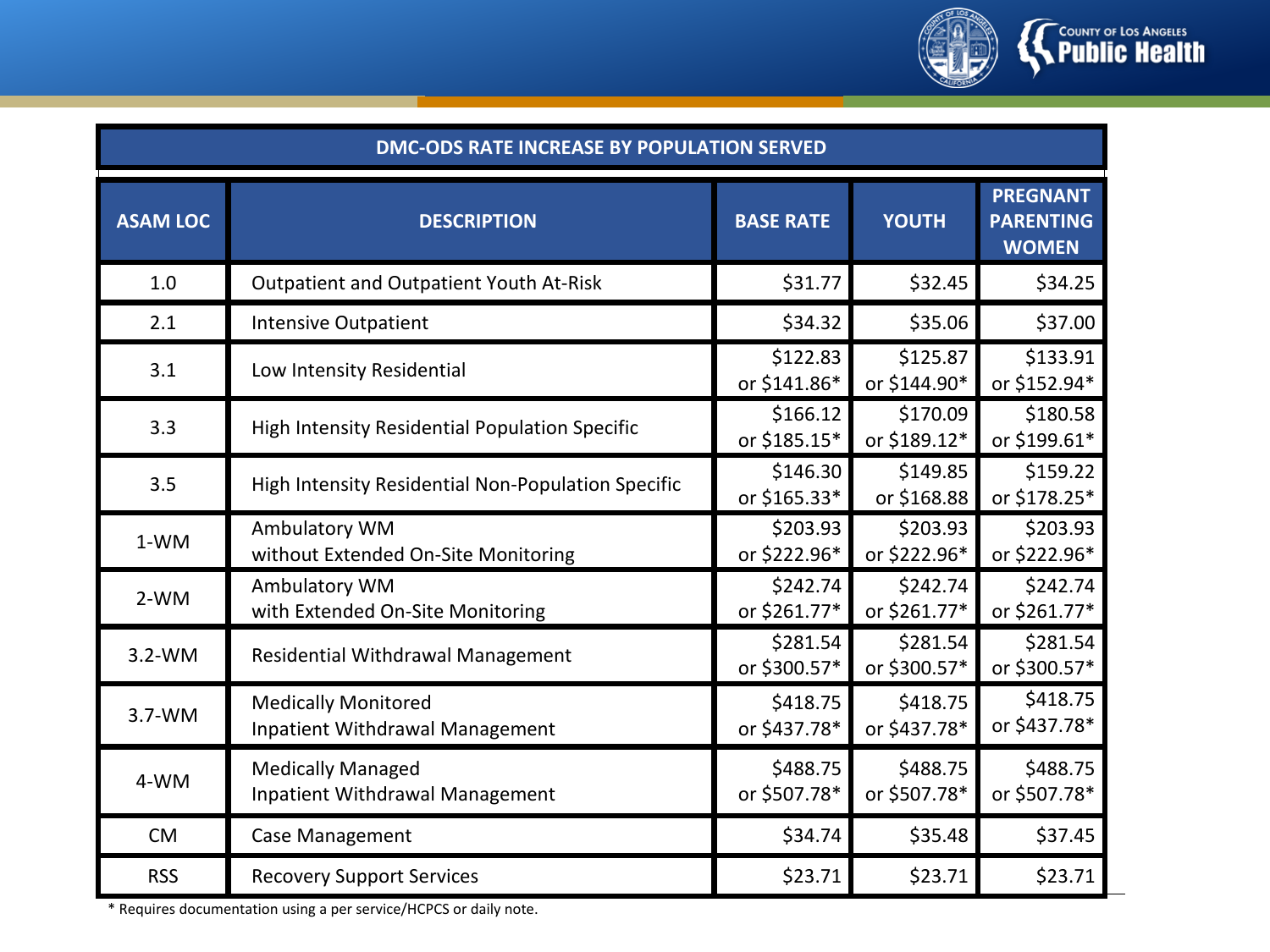

## **STAFF MODIFIERS:**

- A diversely trained and appropriately compensated workforce enhances the ability of patients to achieve positive and sustained treatment and recovery goals, including:
	- Hire more Certified Counselors, Licensed-Eligible Practitioners, and Licensed Practitioners.
	- Encourage pre-licensed or pre-certified individuals to complete licensure and certification requirements in a timely manner and remain employed with communitybased organizations.
	- Support hiring of staff capable of delivering services to individual in their preferred language (e.g., threshold languages, sign language).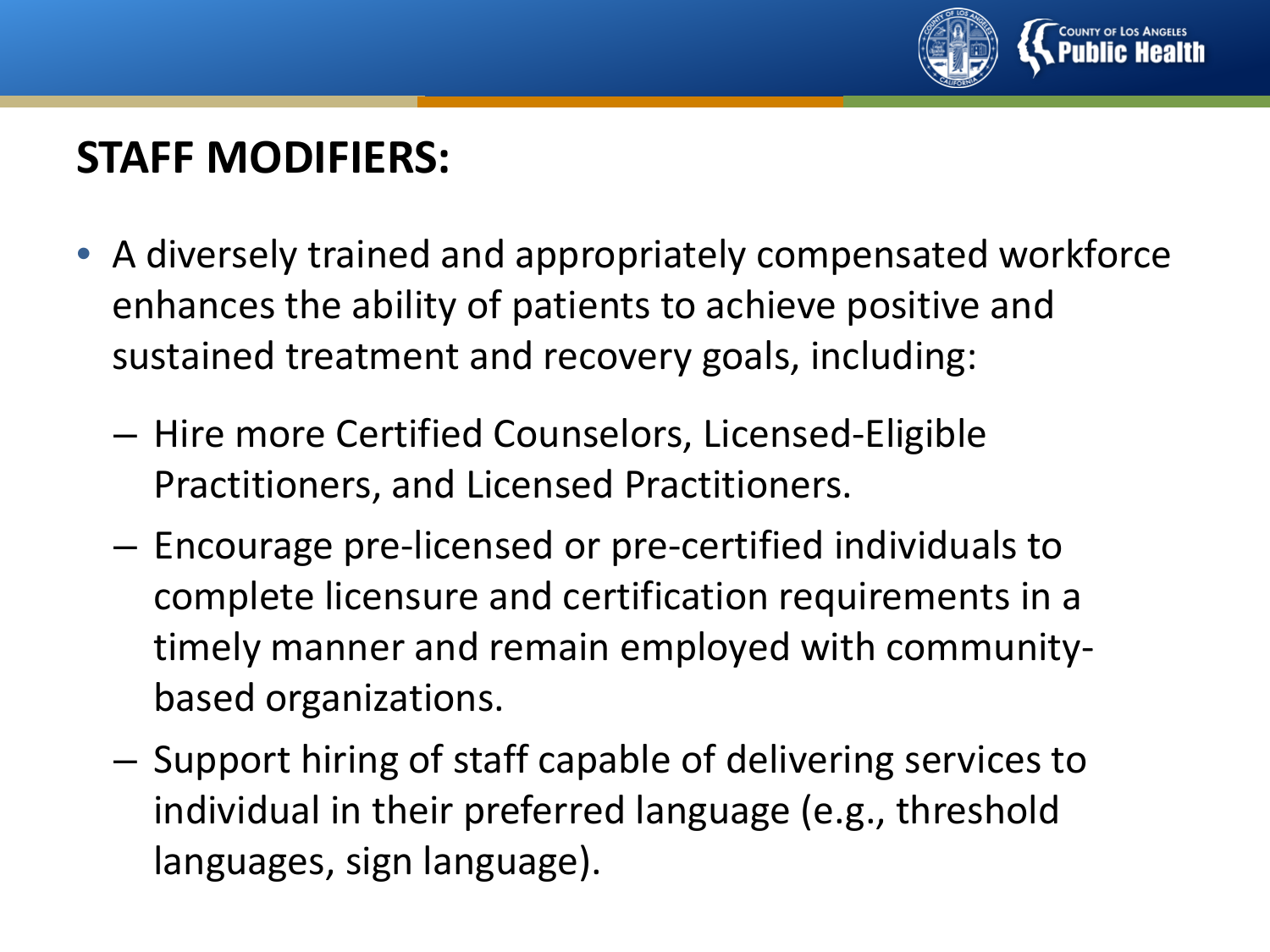

| <b>STAFF MODIFIERS</b>                 |                                                                                                                                                                                                                                                                                                                                                                                                                                                                                                                                                                               |                  |  |  |  |
|----------------------------------------|-------------------------------------------------------------------------------------------------------------------------------------------------------------------------------------------------------------------------------------------------------------------------------------------------------------------------------------------------------------------------------------------------------------------------------------------------------------------------------------------------------------------------------------------------------------------------------|------------------|--|--|--|
| <b>STAFF</b>                           | <b>DEFINITION</b>                                                                                                                                                                                                                                                                                                                                                                                                                                                                                                                                                             | <b>INCREASE</b>  |  |  |  |
| Registered<br>Counselor                | In the process of certification by one of the National Commission for Certifying Agencies<br>accreditation organizations recognized by DHCS. Certified Medical Assistants, Medical<br>Assistants, and Licensed Vocational Nurses are included under this category.                                                                                                                                                                                                                                                                                                            | <b>Base Rate</b> |  |  |  |
| Certified<br>Counselor                 | Certified by one of the National Commission for Certifying Agencies accreditation<br>organizations recognized by DHCS.                                                                                                                                                                                                                                                                                                                                                                                                                                                        | $+6%$            |  |  |  |
| Licensed-<br>Eligible<br>Practitioners | Individuals registered with their respective state board (i.e., California Board of<br>Behavioral Sciences, California Board of Psychology) and authorized to practice under<br>the license of a fully-licensed practitioner with proper supervision and limited to the<br>following:<br><b>Associate Social Worker</b><br>Associate Marriage and Family Therapy<br>Associate Professional Clinical Counselor<br><b>Psychological Assistant</b><br><b>Registered Psychologist</b>                                                                                             | $+15%$           |  |  |  |
| Licensed<br>Practitioners              | Individuals licensed with their respective state board (i.e., California Board of Behavioral<br>Sciences, California Board of Psychology) and authorized to practice and limited to the<br>following:<br>Physician (MD or DO)<br><b>Nurse Practitioner</b><br>$\bullet$<br>Physician Assistant<br><b>Registered Nurse</b><br>$\bullet$<br><b>Registered Pharmacist</b><br>$\bullet$<br><b>Clinical Psychologist</b><br>$\bullet$<br>Licensed Clinical Social Worker (LCSW)<br>$\bullet$<br>Licensed Professional Clinical Counselor<br>Licensed Marriage and Family Therapist | $+20%$           |  |  |  |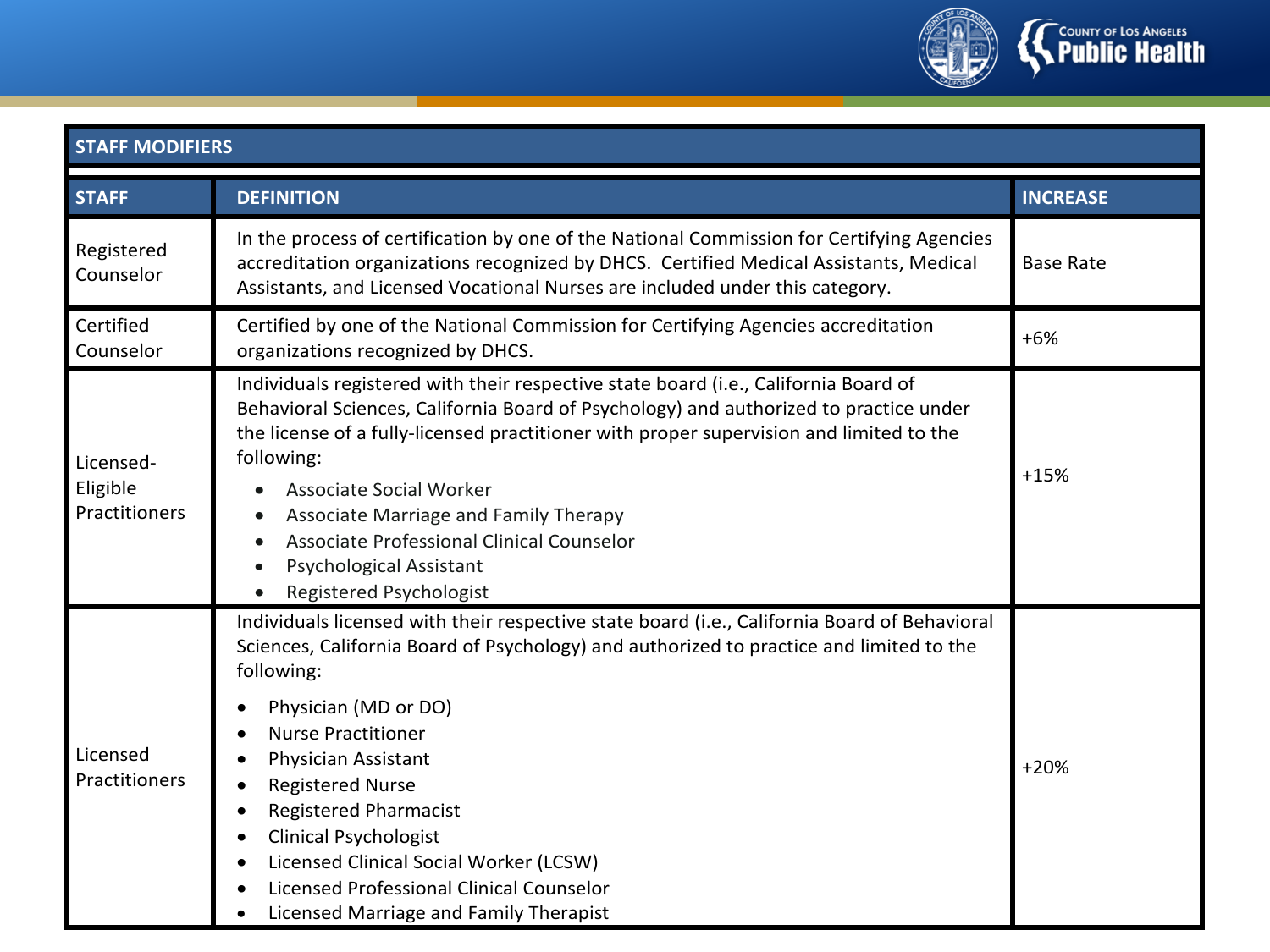

## **REQUIREMENTS TO RECEIVE THE MODIFIER**

- **Submit the User Creation Form for all current staff by 7/15/19.** 
	- Sage will deny claims using the "Procedure is Not on Fee Table" reason for any direct service employee who has not submitted the *User Creation Form.*
- **Submit a new User Creation Form immediately upon status change of an employee (registered**  $\rightarrow$  **certified counselor)** 
	- *SAPC will not retroactively pay the enhanced rate due to submission delays by Network Providers*.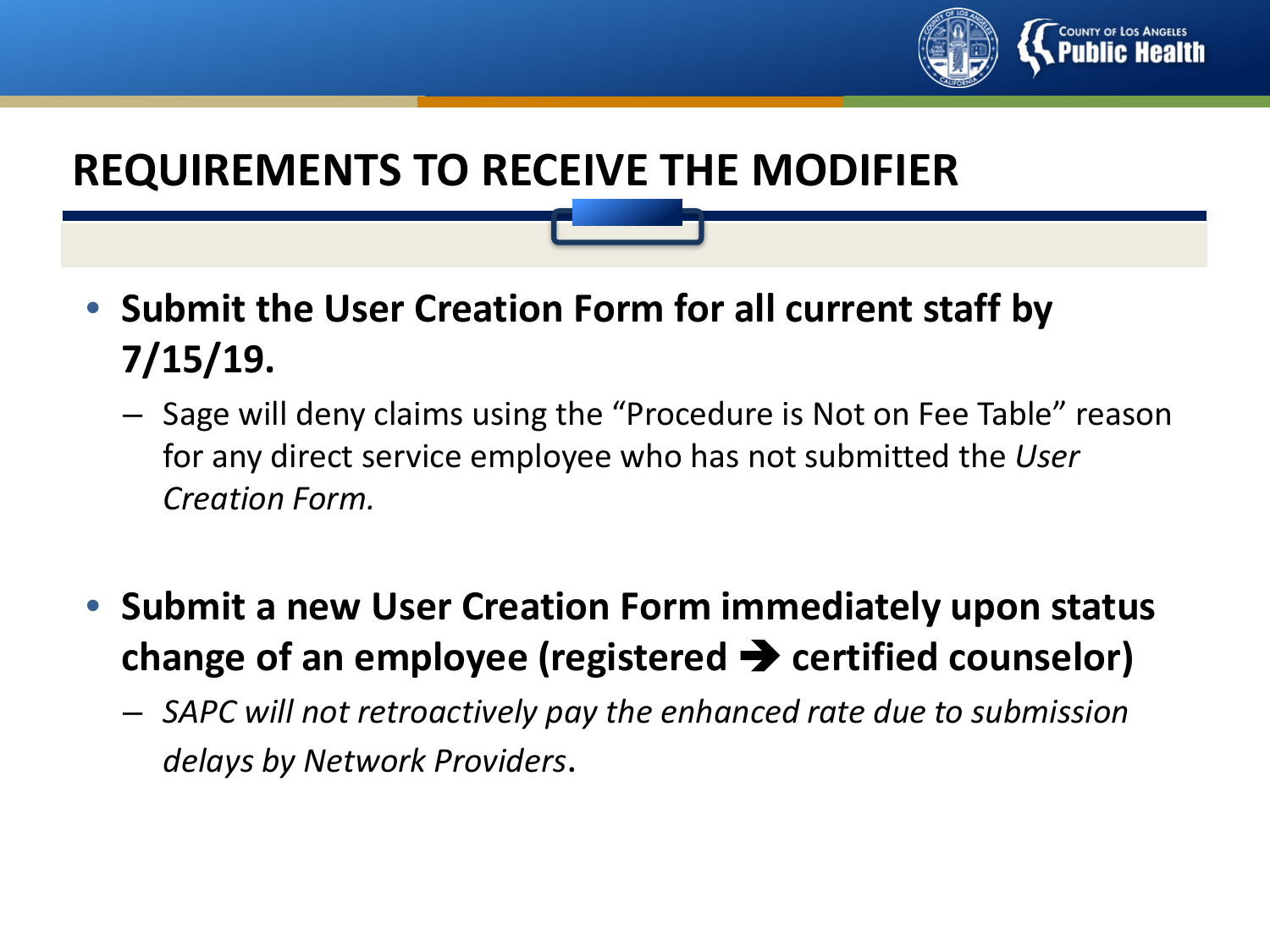

## **STAFF MODIFIER: 1.0-AR, 1.0, 2.1**

- **Modifier will be added to each DMC-reimbursable service.**
- **Add the staff's credentials at the time of claims submission.**

*Note: Staff Modifiers are not applicable to Withdrawal Management Services (ASAM 1-WM, 2-WM, 2.3-WM, 3.7-WM, 4-WM) given existing staffing requirements, and Recovery Support Services (RSS).*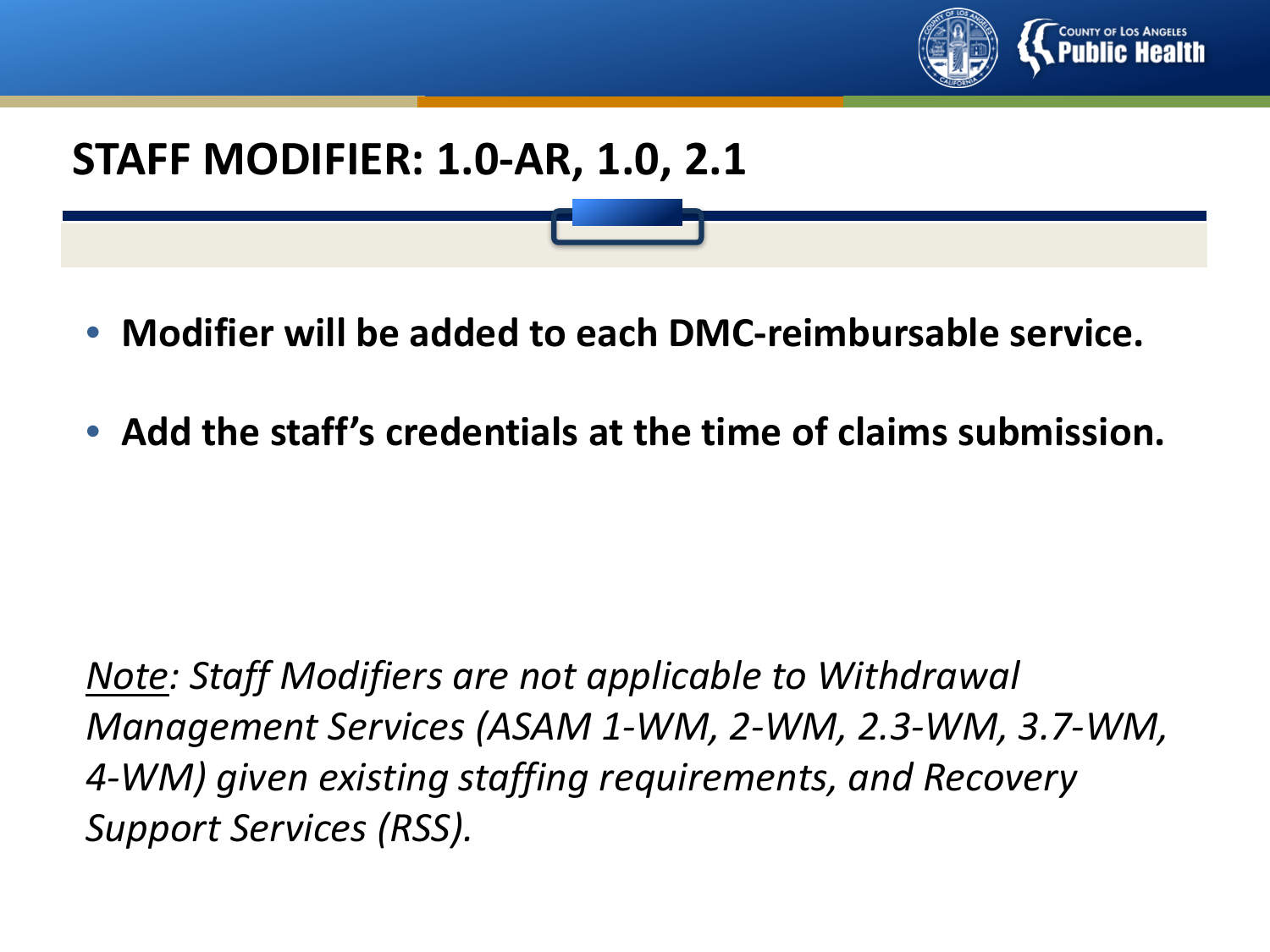

### **STAFF MODIFIER: ASAM 3.1, 3.3, 3.5**

- Submit and receive approval for a qualifying staffing pattern that meets the requirements based on the table below.
- Enter claims for all services delivered each day that identifies the credentials of the individual delivering the service.
- Submit per service claims meaning use of \$0.00 codes (i.e., Treatment Plan - T1007, Group Counseling -H0005) in addition to the Clinical Day Rate (e.g., H0019) and Room and Board (e.g., S9976).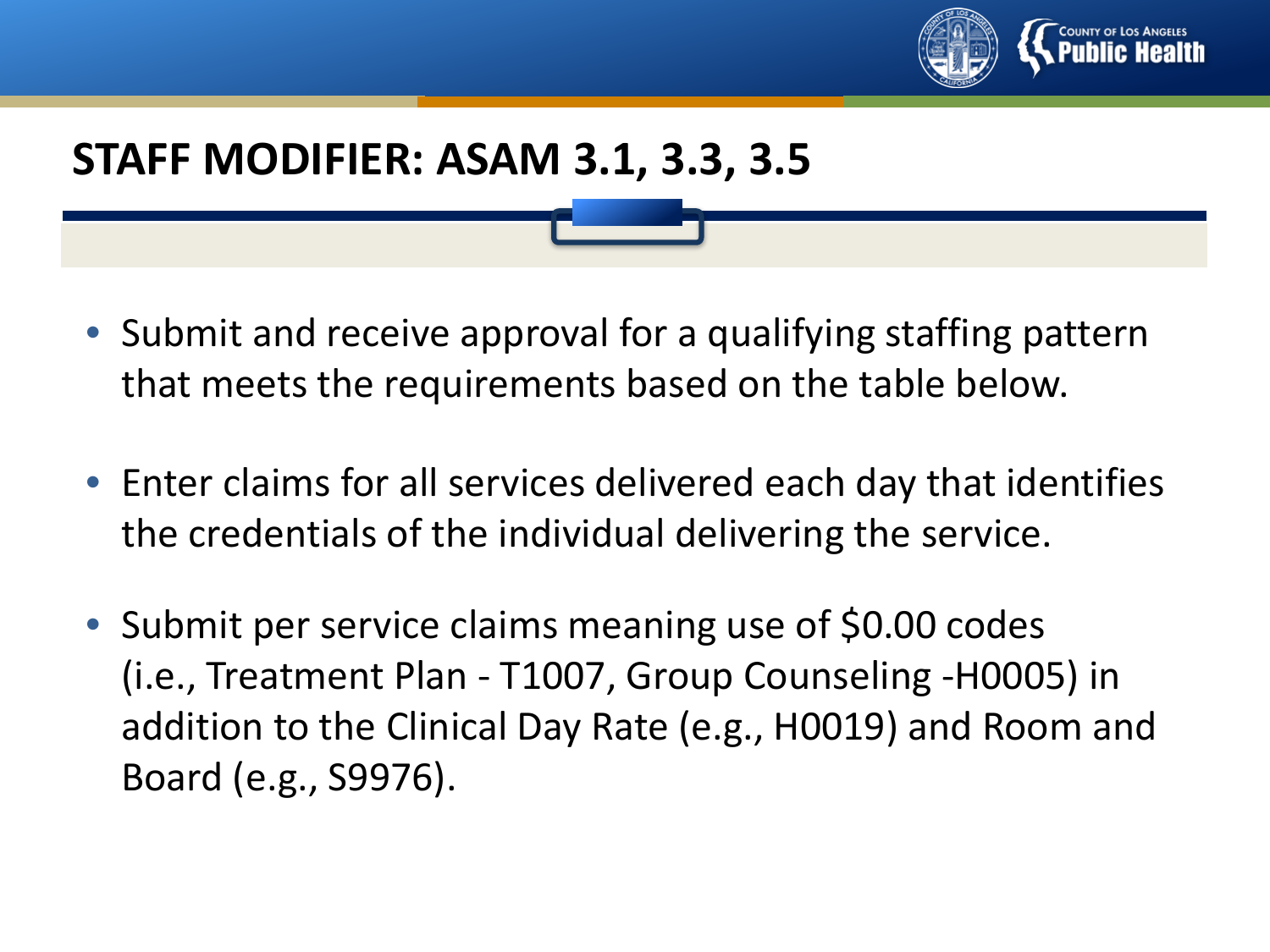

#### **DAY RATE DIRECT SERVICE STAFFING PATTERN PER SITE**

| <b>STAFF</b>                       | <b>RESIDENTIAL LOC</b> | <b>MINIMUM CRITERIA</b>                                                                                                                                                  | <b>RATE INCREASE</b> |                         |       |
|------------------------------------|------------------------|--------------------------------------------------------------------------------------------------------------------------------------------------------------------------|----------------------|-------------------------|-------|
|                                    |                        |                                                                                                                                                                          | $+20%$               | $+15%$                  | $+6%$ |
| Licensed<br>Practitioner           | ASAM 3.1, 3.5          | Eligible position(s) on-site at least 10<br>hours per week for supervision and/or<br>the delivery of direct services per 15-<br>beds.                                    |                      | $\mathbf{\overline{x}}$ | ⊠     |
|                                    | <b>ASAM 3.3</b>        | Eligible position(s) on-site at least 15<br>hours per week for supervision and/or<br>the delivery of direct services per 15-<br>beds.                                    |                      | 冈                       | ⊠     |
| Licensed or                        | ASAM 3.1, 3.5          | Eligible position(s) on-site for the<br>delivery of a total of at least 45-minutes<br>of individual, family or group counseling<br>services 3-days per week per 15-beds. | $\triangledown$      | ☑                       | 冈     |
| Licensed Eligible<br>Practitioners | <b>ASAM 3.3</b>        | Eligible position(s) on-site for the<br>delivery of a total of at least 90-minutes<br>of individual, family or group counseling<br>services 3-days per week per 15-beds. | $\triangledown$      | ⊠                       | ⊠     |
| Certified<br>Counselors            | ASAM 3.1, 3.3, 3.5     | 50% of counselors delivering direct<br>services on-site are certified.                                                                                                   | ☑                    | ☑                       | ⊠     |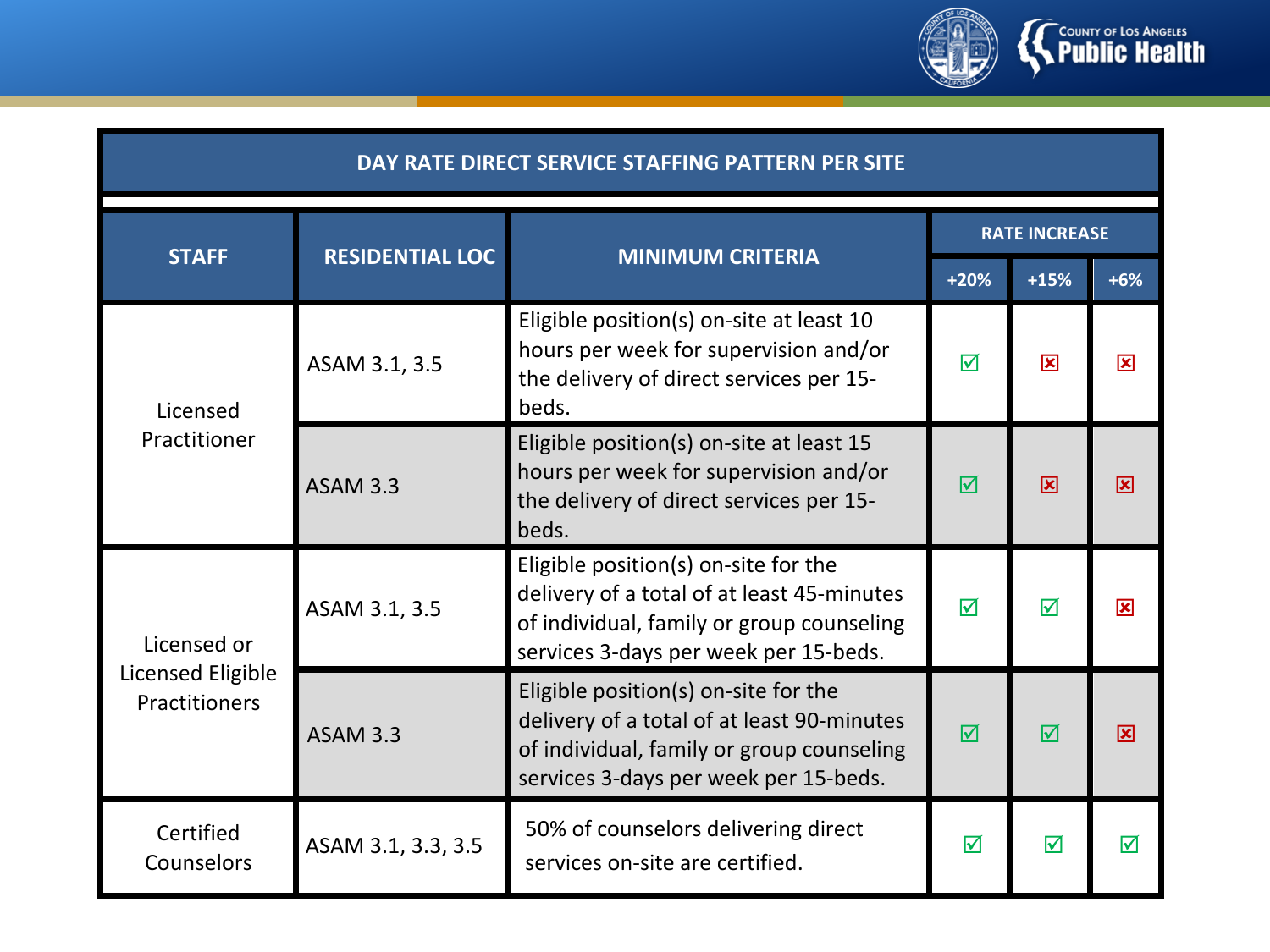

| <b>STAFF MODIFIERS FOR BASE RATE SERVICES</b> |                                                                      |                                        |                                       |                                    |                          |  |
|-----------------------------------------------|----------------------------------------------------------------------|----------------------------------------|---------------------------------------|------------------------------------|--------------------------|--|
| <b>ASAM LOC</b>                               | <b>DESCRIPTION</b>                                                   | <b>REGISTERED</b><br><b>COUNSELORS</b> | <b>CERTIFIED</b><br><b>COUNSELORS</b> | <b>LICENSED</b><br><b>ELIGIBLE</b> | <b>LICENSED</b>          |  |
| 1.0                                           | Outpatient and Outpatient Youth At-Risk                              | \$31.77                                | \$33.68                               | \$36.54                            | \$38.12                  |  |
| 2.1                                           | <b>Intensive Outpatient</b>                                          | \$34.32                                | \$36.38                               | \$39.47                            | \$41.18                  |  |
| 3.1                                           | Low Intensity Residential                                            | \$122.83<br>or \$141.86*               | \$131.34<br>or \$150.37*              | \$144.11<br>or \$163.14*           | \$151.20<br>or \$170.23* |  |
| 3.3                                           | High Intensity Residential Population Specific                       | \$166.12<br>or \$185.15*               | \$173.23<br>or \$196.26*              | \$193.89<br>Or \$212.92*           | \$203.15<br>or \$222.18* |  |
| 3.5                                           | High Intensity Residential Non-Population Specific                   | \$146.30<br>or \$165.33*               | \$156.22<br>or \$175.25*              | \$171.10<br>or \$190.13*           | \$179.37<br>or \$198.40* |  |
| $1-WM$                                        | Ambulatory WM<br>without Extended On-Site Monitoring                 | \$203.93<br>or \$222.96*               |                                       |                                    |                          |  |
| $2-WM$                                        | Ambulatory WM<br>with Extended On-Site Monitoring                    | \$242.74<br>or \$261.77*               |                                       |                                    |                          |  |
| $3.2-WM$                                      | Residential Withdrawal Management                                    | \$281.54<br>or \$300.57*               |                                       |                                    |                          |  |
| $3.7-WM$                                      | <b>Medically Monitored</b><br><b>Inpatient Withdrawal Management</b> | \$418.75<br>or \$437.78*               |                                       |                                    |                          |  |
| 4-WM                                          | <b>Medically Managed</b><br>Inpatient Withdrawal Management          | \$488.75<br>or \$507.78*               |                                       |                                    |                          |  |
| <b>CM</b>                                     | Case Management                                                      | \$34.74                                | \$36.82                               | \$39.95                            | \$41.69                  |  |
| <b>RSS</b>                                    | <b>Recovery Support Services</b>                                     | \$23.71                                |                                       |                                    |                          |  |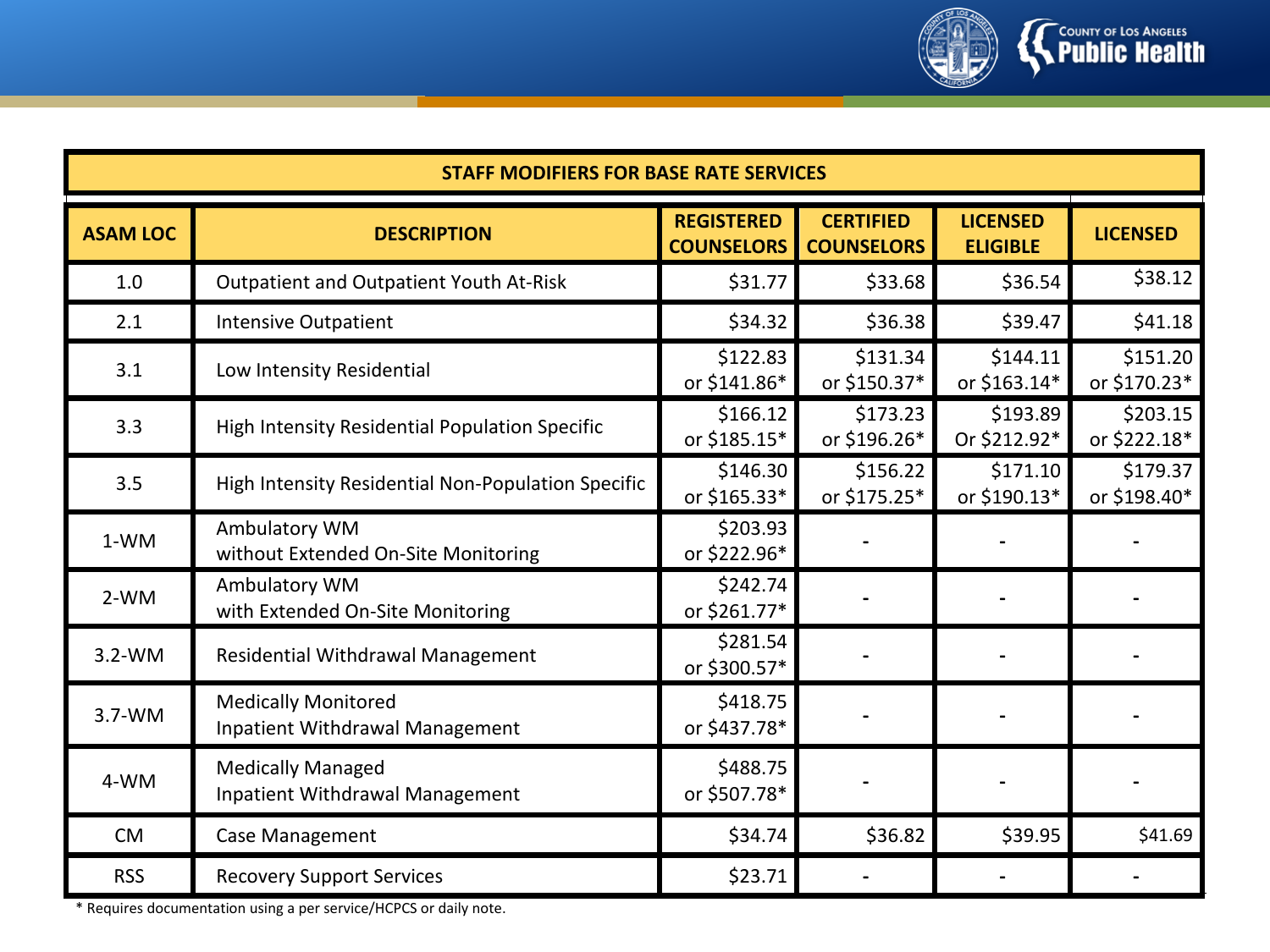

| <b>STAFF MODIFIERS FOR YOUTH SPECIALIZED SERVICES</b> |                                                                    |                                        |                                       |                                    |                          |  |
|-------------------------------------------------------|--------------------------------------------------------------------|----------------------------------------|---------------------------------------|------------------------------------|--------------------------|--|
| <b>ASAM LOC</b>                                       | <b>DESCRIPTION</b>                                                 | <b>REGISTERED</b><br><b>COUNSELORS</b> | <b>CERTIFIED</b><br><b>COUNSELORS</b> | <b>LICENSED</b><br><b>ELIGIBLE</b> | <b>LICENSED</b>          |  |
| 1.0                                                   | Outpatient and Outpatient Youth At-Risk                            | \$32.45                                | \$34.40                               | \$37.32                            | \$38.94                  |  |
| 2.1                                                   | <b>Intensive Outpatient</b>                                        | \$35.06                                | \$37.16                               | \$40.32                            | \$42.07                  |  |
| 3.1                                                   | Low Intensity Residential                                          | \$125.87<br>or \$144.90*               | \$134.56<br>or \$153.59*              | \$147.61<br>or \$166.64*           | \$154.85<br>or \$173.88* |  |
| 3.3                                                   | High Intensity Residential Population Specific                     | \$170.09<br>or \$189.12*               | \$181.44<br>or \$200.47*              | \$198.46<br>or \$217.49*           | \$207.91<br>or \$226.94* |  |
| 3.5                                                   | High Intensity Residential Non-Population Specific                 | \$149.85<br>or \$168.88                | \$159.98<br>or \$179.01*              | \$175.18<br>or \$194.21*           | \$183.63<br>or \$202.66* |  |
| 1-WM                                                  | Ambulatory WM<br>without Extended On-Site Monitoring               | \$203.93<br>or \$222.96*               |                                       |                                    |                          |  |
| $2-WM$                                                | Ambulatory WM<br>with Extended On-Site Monitoring                  | \$242.74<br>or \$261.77*               |                                       |                                    |                          |  |
| $3.2-WM$                                              | Residential Withdrawal Management                                  | \$281.54<br>or \$300.57*               |                                       |                                    |                          |  |
| $3.7-WM$                                              | <b>Medically Monitored</b><br>Inpatient Withdrawal Management      | \$418.75<br>or \$437.78*               |                                       |                                    |                          |  |
| 4-WM                                                  | <b>Medically Managed</b><br><b>Inpatient Withdrawal Management</b> | \$488.75<br>or \$507.78*               |                                       |                                    |                          |  |
| <b>CM</b>                                             | Case Management                                                    | \$35.48                                | \$37.61                               | \$40.81                            | \$42.58                  |  |
| <b>RSS</b>                                            | <b>Recovery Support Services</b>                                   | \$23.71                                |                                       |                                    |                          |  |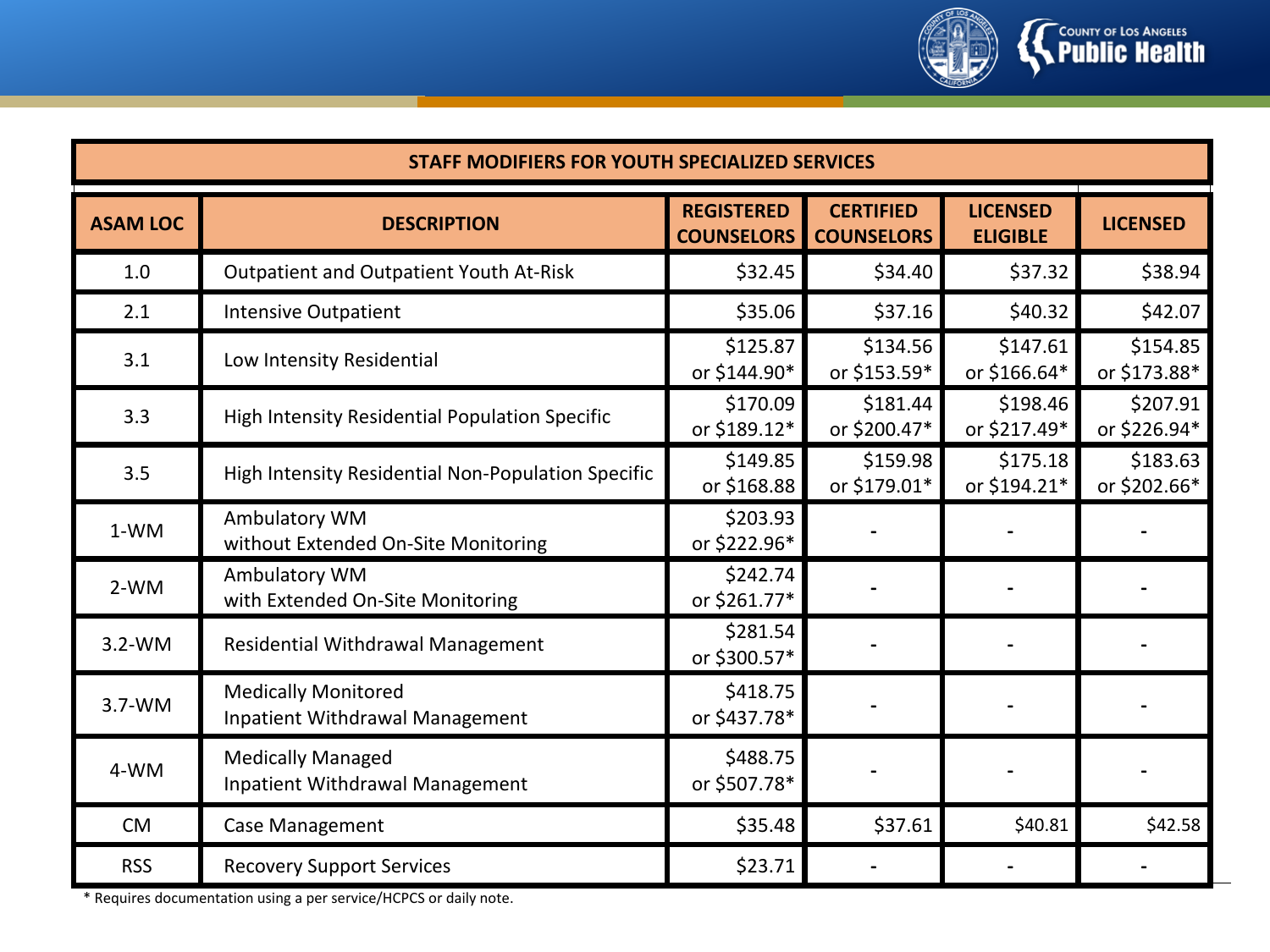

| STAFF MODIFIERS FOR PREGNANT AND PARENTING WOMEN SPECIALIZED SERVICES |                                                                     |                                        |                                       |                                    |                          |
|-----------------------------------------------------------------------|---------------------------------------------------------------------|----------------------------------------|---------------------------------------|------------------------------------|--------------------------|
| <b>ASAM LOC</b>                                                       | <b>DESCRIPTION</b>                                                  | <b>REGISTERED</b><br><b>COUNSELORS</b> | <b>CERTIFIED</b><br><b>COUNSELORS</b> | <b>LICENSED</b><br><b>ELIGIBLE</b> | <b>LICENSED</b>          |
| 1.0                                                                   | Outpatient and Outpatient Youth At-Risk                             | \$34.25                                | \$36.31                               | \$39.39                            | \$41.10                  |
| 2.1                                                                   | <b>Intensive Outpatient</b>                                         | \$37.00                                | \$39.22                               | \$42.55                            | \$44.40                  |
| 3.1                                                                   | Low Intensity Residential                                           | \$133.91<br>or \$152.94*               | \$143.09<br>or \$162.12*              | \$156.85<br>or \$175.88*           | \$164.50<br>or \$183.53* |
| 3.3                                                                   | <b>High Intensity Residential</b><br><b>Population Specific</b>     | \$180.58<br>or \$199.61*               | \$192.56<br>or \$211.59*              | \$210.52<br>or \$229.55*           | \$220.50<br>or \$239.53* |
| 3.5                                                                   | <b>High Intensity Residential</b><br><b>Non-Population Specific</b> | \$159.22<br>or \$178.25*               | \$169.92<br>or \$188.95*              | \$185.96<br>or \$204.99*           | \$194.87<br>or \$213.90* |
| 1-WM                                                                  | Ambulatory WM<br>without Extended On-Site Monitoring                | \$203.93<br>or \$222.96*               |                                       |                                    |                          |
| $2-WM$                                                                | Ambulatory WM<br>with Extended On-Site Monitoring                   | \$242.74<br>or \$261.77*               |                                       |                                    |                          |
| $3.2-WM$                                                              | <b>Residential Withdrawal Management</b>                            | \$281.54<br>or \$300.57*               |                                       |                                    |                          |
| $3.7-WM$                                                              | <b>Medically Monitored</b><br>Inpatient Withdrawal Management       | \$418.75<br>or \$437.78*               |                                       |                                    |                          |
| 4-WM                                                                  | <b>Medically Managed</b><br><b>Inpatient Withdrawal Management</b>  | \$488.75<br>or \$507.78*               |                                       |                                    |                          |
| <b>CM</b>                                                             | Case Management                                                     | \$37.45                                | \$39.70                               | \$43.07                            | \$44.94                  |
| <b>RSS</b>                                                            | <b>Recovery Support Services</b>                                    | \$23.71                                |                                       |                                    |                          |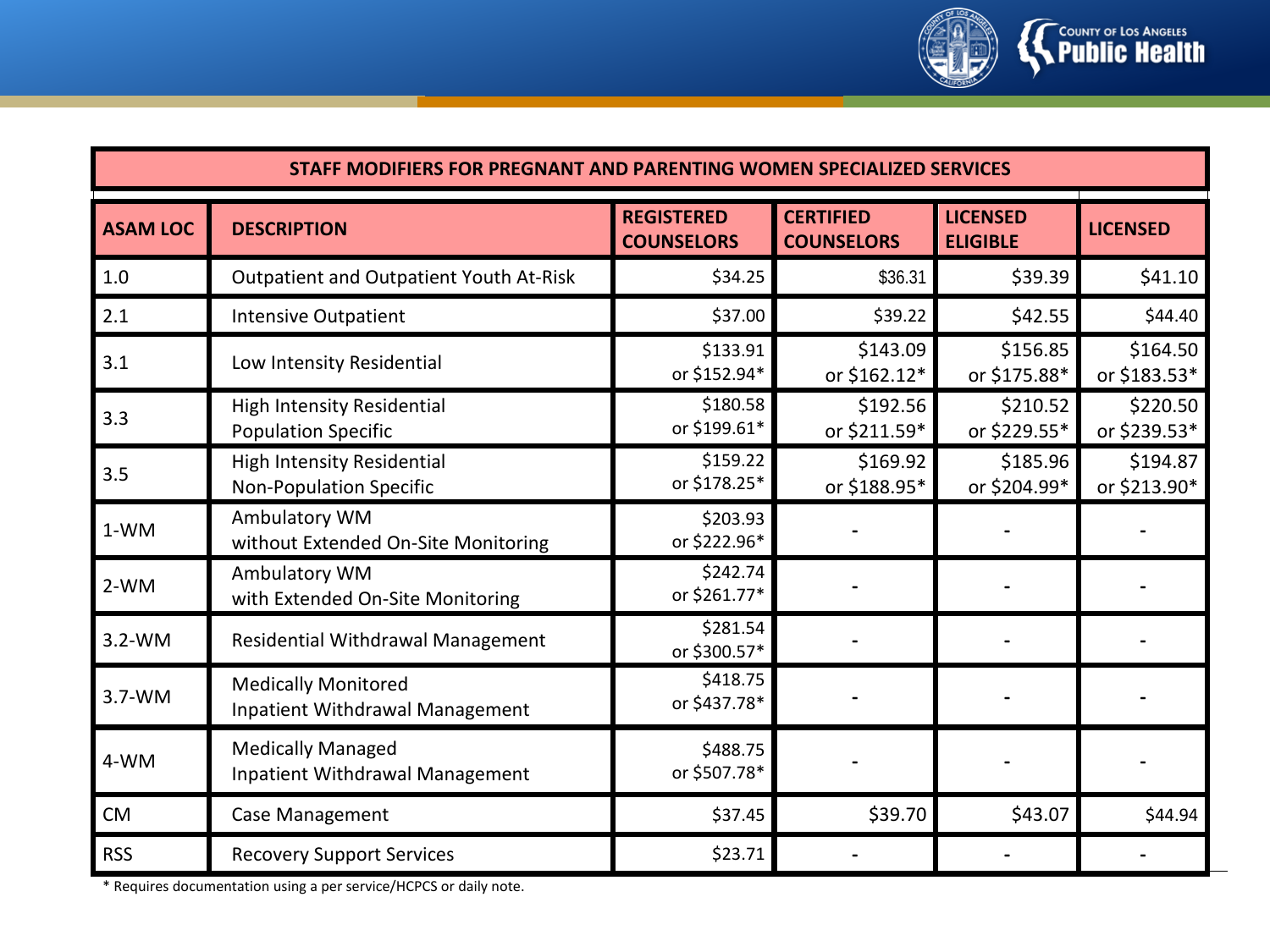

## **STAFF MODIFIER PURPOSE: SALARY INVESTMENT**

- Increased rates must be allocated to support more equitable, competitive, and livable wages for staff at all levels with enhanced qualifications, including sign-language or bilingual capability.
- During the monitoring and cost reporting processes, Network Providers must verify appropriate salary investments in alignment with the enhanced rates before using these funds to off-set other costs or making investments in other business and/or clinical improvements.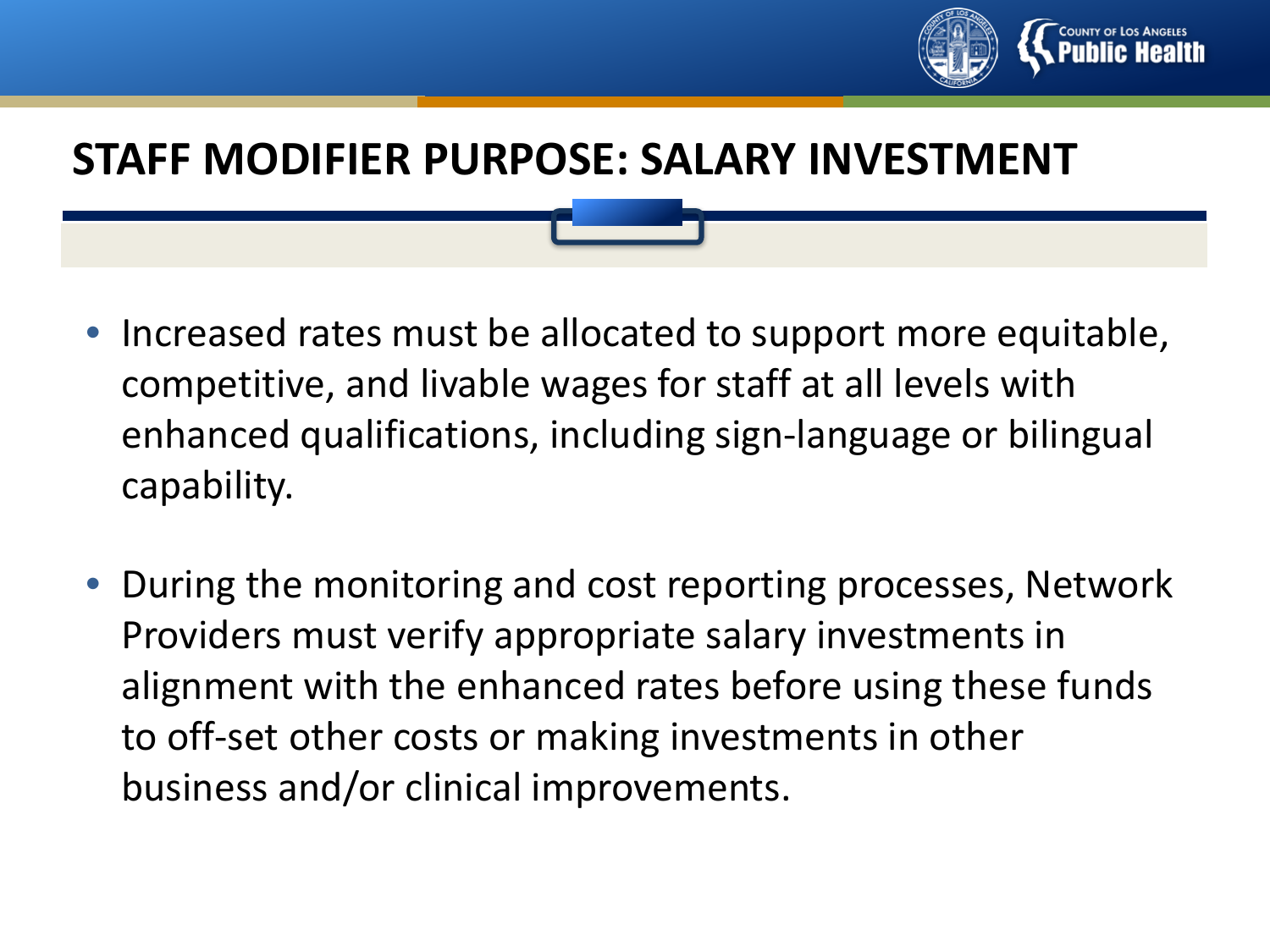

## **Update User Creation Form in Sage by 7/15/19**

## •Sage Registration



1.Complete the Sage ProviderConnect User Creation form to create your Sage Account.

2. Click on this link to download the Sage ProviderConnect User Creation form [http://publichealth.lacounty.gov/sapc/Sage/S](http://publichealth.lacounty.gov/sapc/Sage/SageInfo.htm) ageInfo.htm

3. Submit to **[sageforms@ph.lacounty.gov](mailto:sageforms@ph.lacounty.gov)** by 7/15/19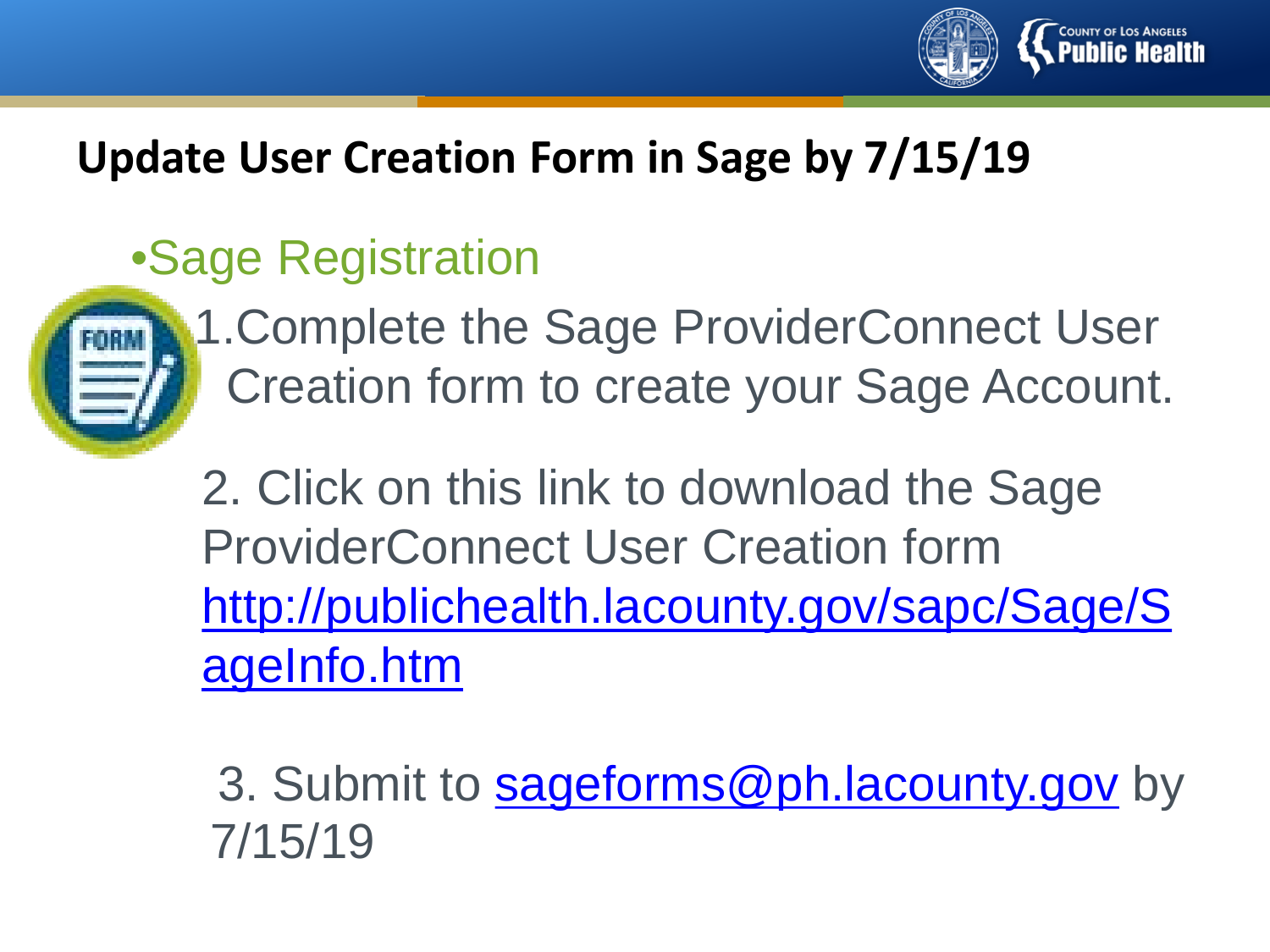

## **DOCUMENTATION TIME: 1.0-AR, 1.0, 2.1**

- Service-Based LOC: For ASAM 1.0-AR, 1.0 and 2.1, up to 10 minutes of documentation time per patient, per service for any HCPCS code offered within the LOC in one-minute units is allowable. This includes individual- and group-based services.
- *Note: As of 7/1/19, SAPC will discontinue use of the 15 minute increment model based on number of group participants (e.g., 2-4 participants one 15-minute unit), as claims cannot exceed actual time spent delivering the DMC-ODS allowable service.*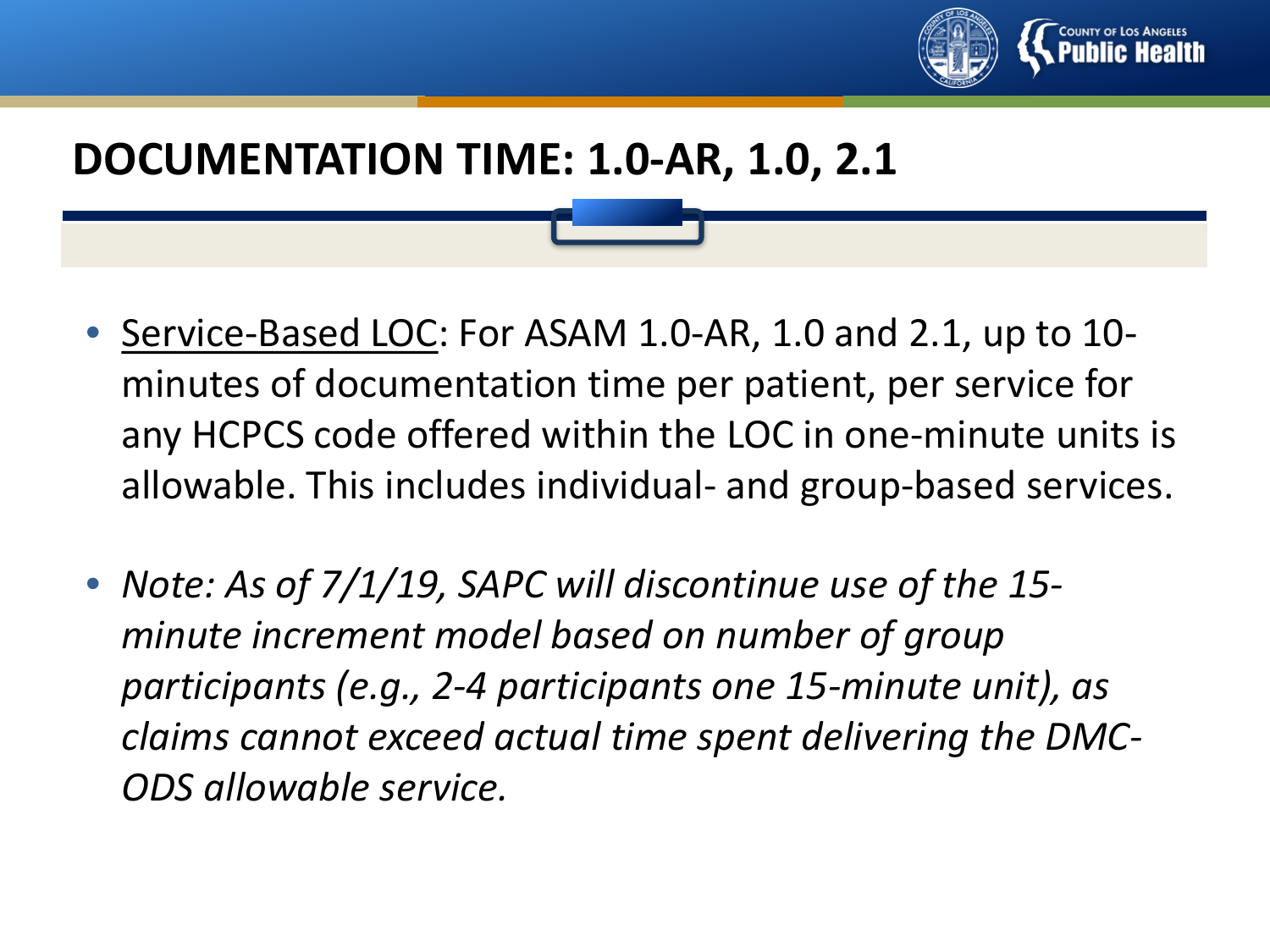

## **DOCUMENTATION TIME: ASAM 3.1, 3.3, 3.5, 1-WM, 2-WM, 3.2-WM, 3.7-WM, 4-WM**

- SAPC automatically reimburses a flat rate of \$19.03 per person per day for Network Providers who document service delivery at the **service**- or **daily**-level, **IF**:
	- Network Provider submits and follows an **agency-wide**  Policy and Procedure reflecting this standard.
	- Submit to [SAPCMonitoring@ph.lacounty.gov](mailto:SAPCMonitoring@ph.lacounty.gov) ASAP.
- Weekly documentation does not receive the bonus.
- SAPC will phase-out weekly notes beginning on July 1, 2020.
- This step helps prepare for this transition and improve the quality of documentation in residential and inpatient LOCs.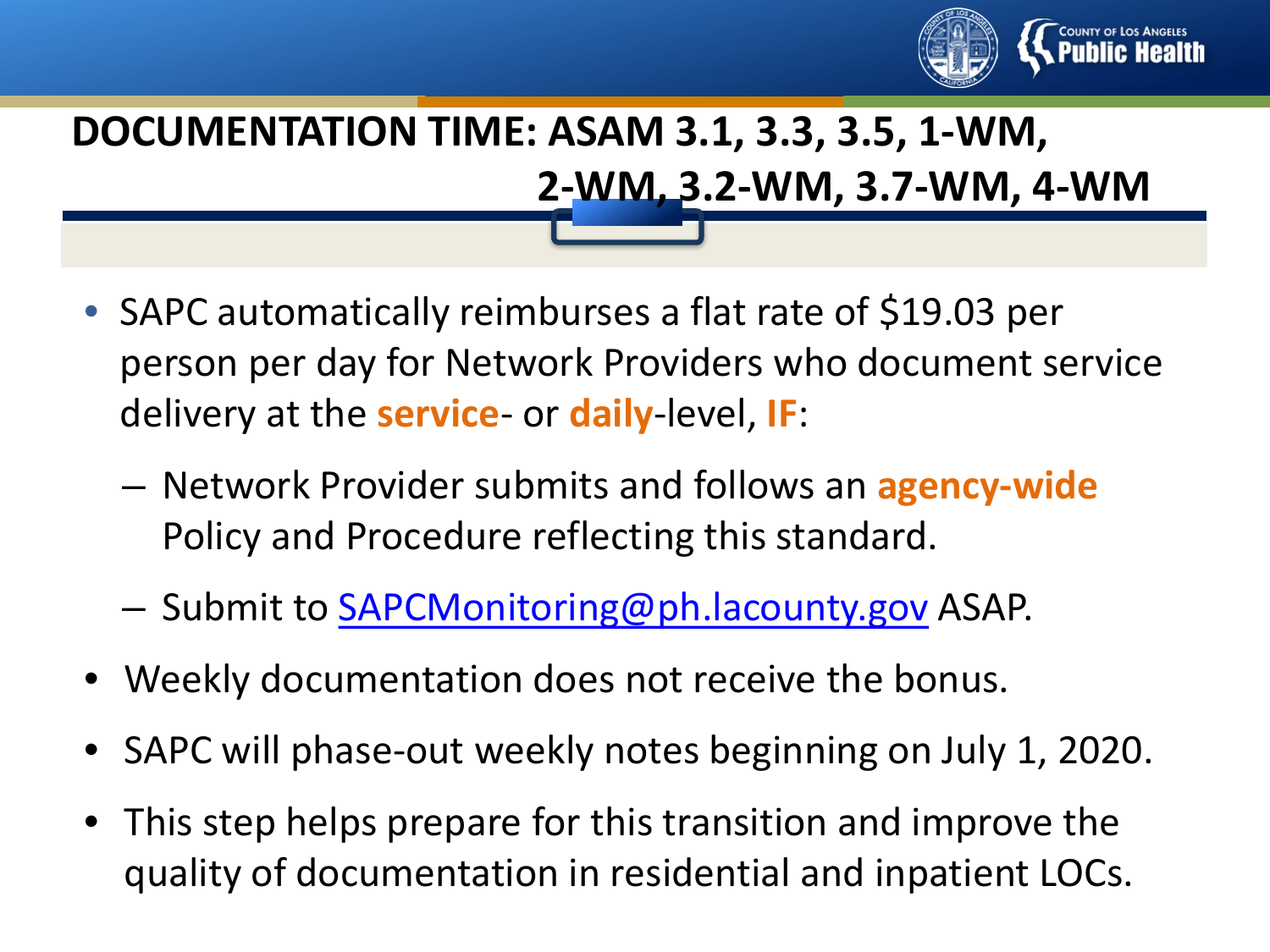

#### **DOCUMENTATION REQUIREMENTS FOR DOCUMENTATION TIME**

- Per DHCS and as outlined in the DMC-ODS State-County Intergovernmental Agreement, Network Providers must:
	- Document time spent meaning the start and end time – **performing** the service delivered; **AND**
	- Document time spent meaning the start and end time – **documenting** the a service was delivered.
- SAPC will monitor to this requirement, and disallow when identified.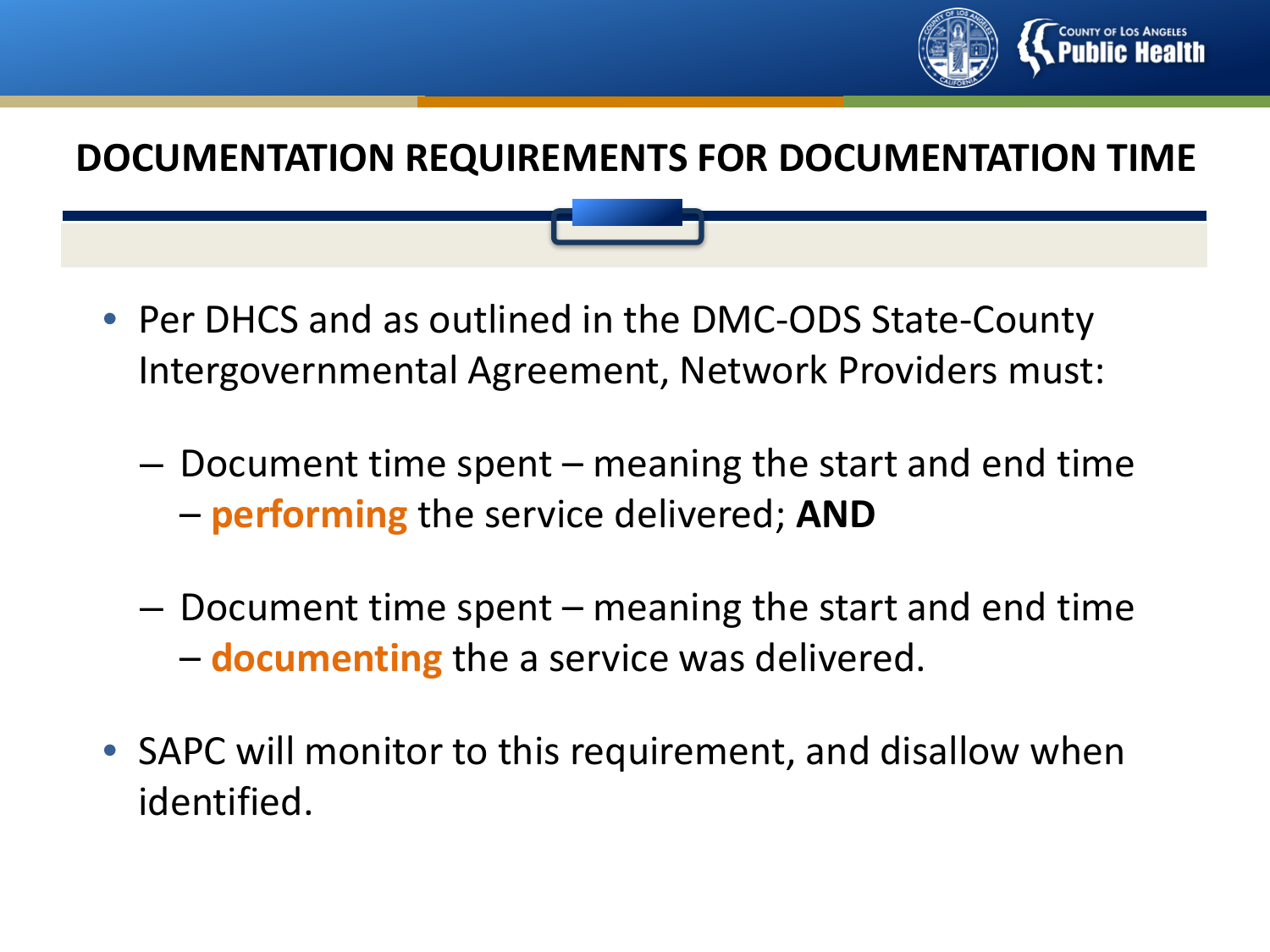

## **TRAVEL TIME: FIELD-BASED SERVICES (FBS)**

• When providing Outpatient (ASAM 1.0, 1.0-AR) or Intensive Outpatient (ASAM 2.1) treatment services for at **least 60 minutes** at a SAPC approved FBS location, the performing provider (e.g., SUD Counselor) can add travel time to and from the approved location, **up to 30 minutes** each way, unless otherwise approved in the Field-Based Service application to serve a remote location within an underserved area (e.g., Antelope Valley, Catalina Island).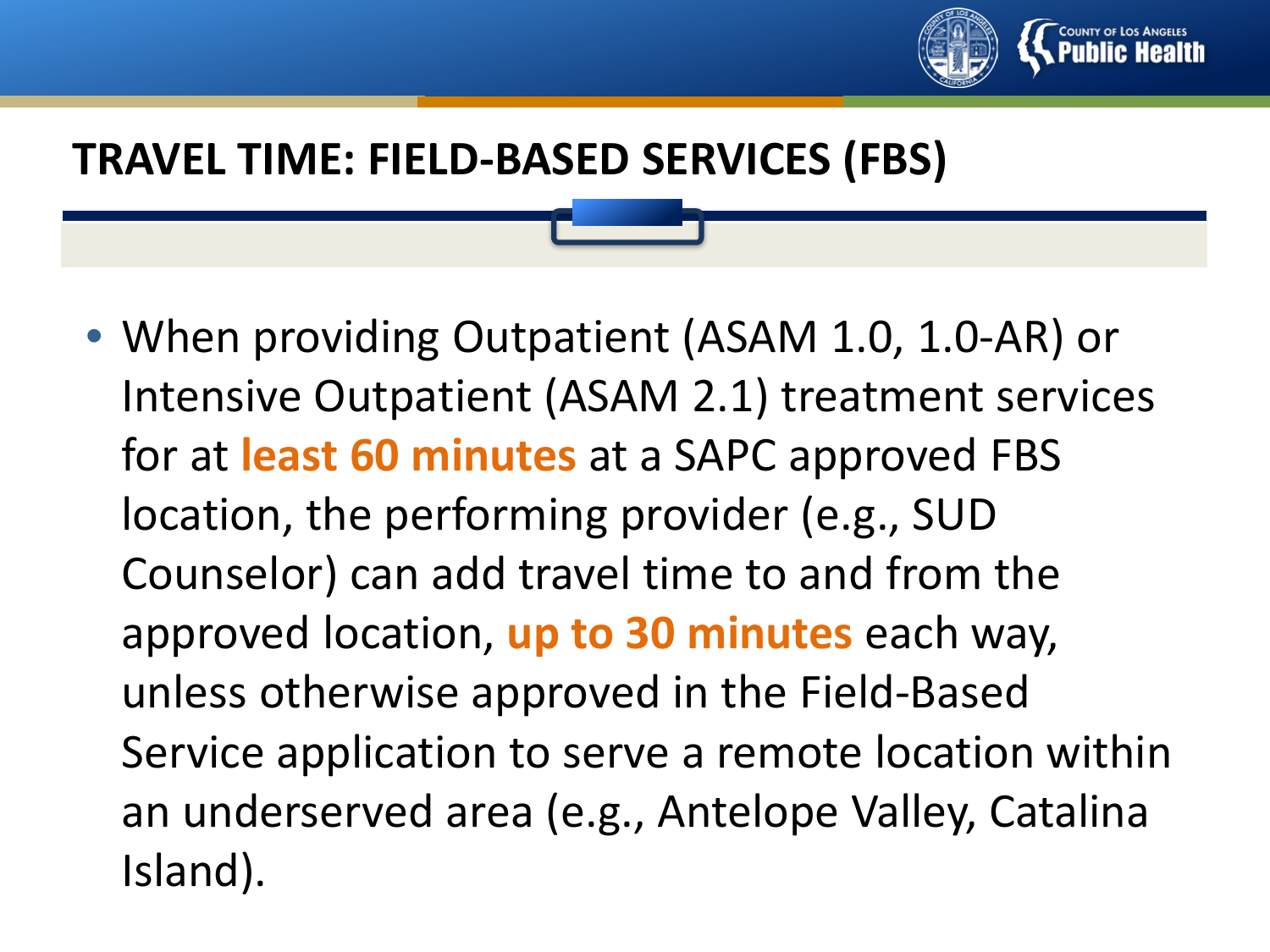

#### **DOCUMENTATION REQUIREMENTS FOR TRAVEL TIME**

- Per DHCS and as outlined in the DMC-ODS State-County Intergovernmental Agreement, Network Providers must:
	- Document time spent meaning the start and end time – **performing** the service delivered; **AND**
	- Document time spent meaning the start and end time – **traveling** to a FBS approved location where a service was delivered.
- SAPC will monitor to this requirement, and disallow when identified.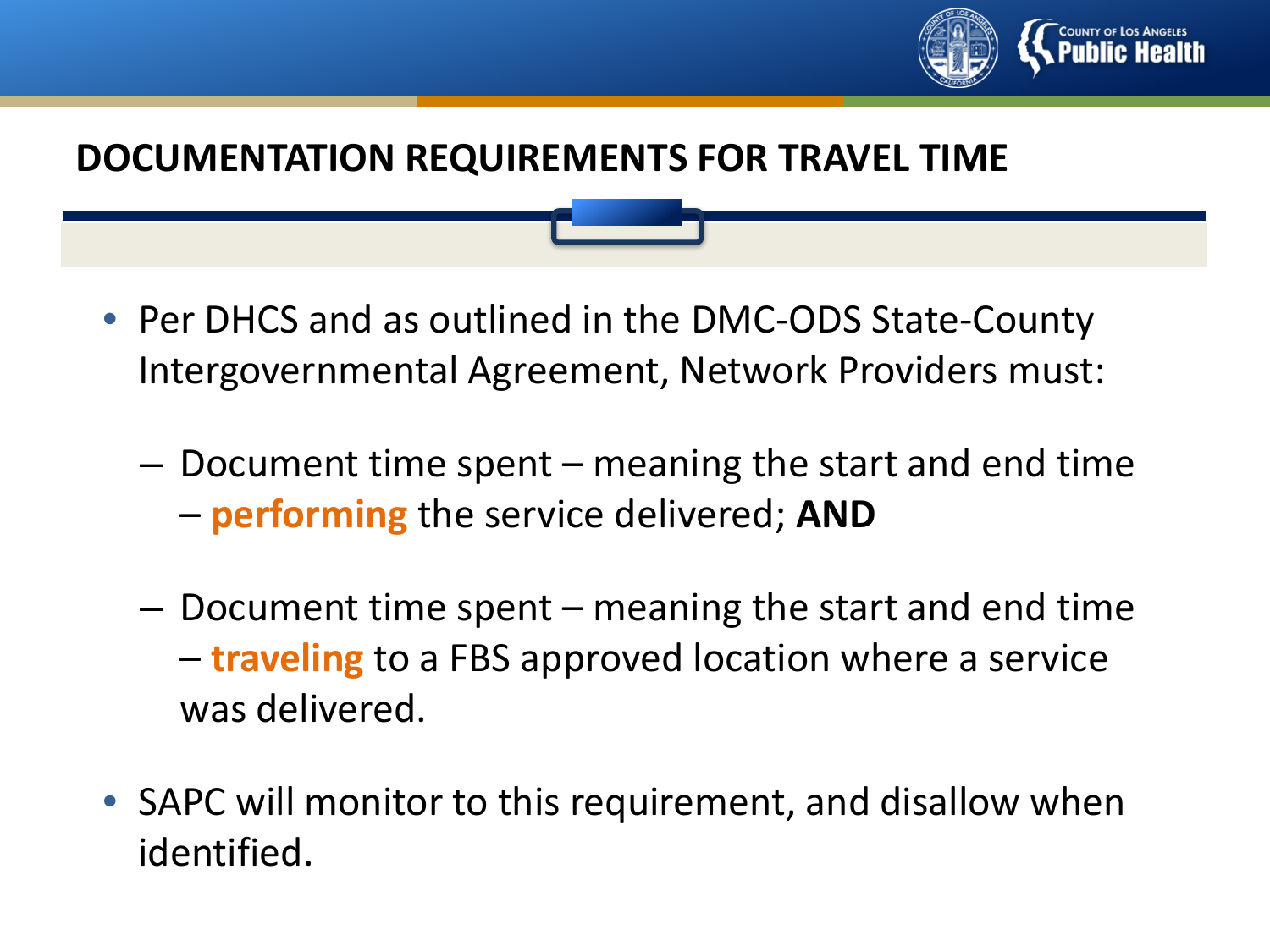

## **NEW SERVICE: SCREENING ON 9/1/19 A PILOT**

- Network Providers **must screen** all individuals who request SUD treatment services using the electronic *Youth Engagement Screener* (age 12-17) or *CO-Triage* (age 18+).
- Network Providers **must complete** the new *Service Connections Log* documenting either enrollment in their program or referral to another program.
- Payment for **\$30.00** if completing both components at a DMC-Certified/Licensed or FBS site only.
- Screening is not reimbursable when a patient admits on the same day at a residential/inpatient program.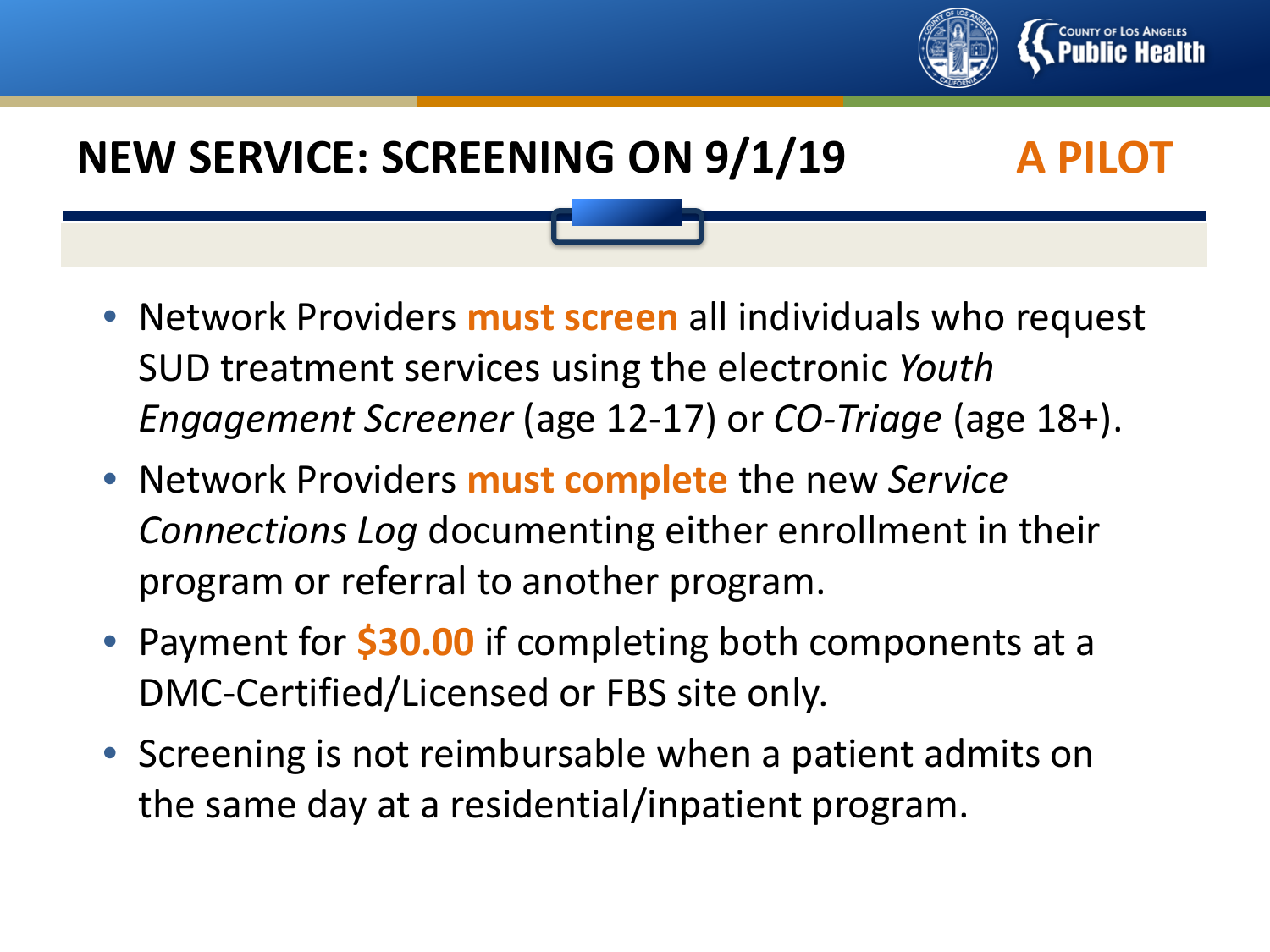

## **OPIOID TREATMENT PROGRAMS**

- Now must enter the National Drug Code (NDC) for all allowable Medications for Addiction Treatment, excluding methadone.
- The Medical Director must be capable of prescribing Buprenorphine, and thus must have a DEA X-Waiver.
- New codes to track HIV and Hepatitis C testing.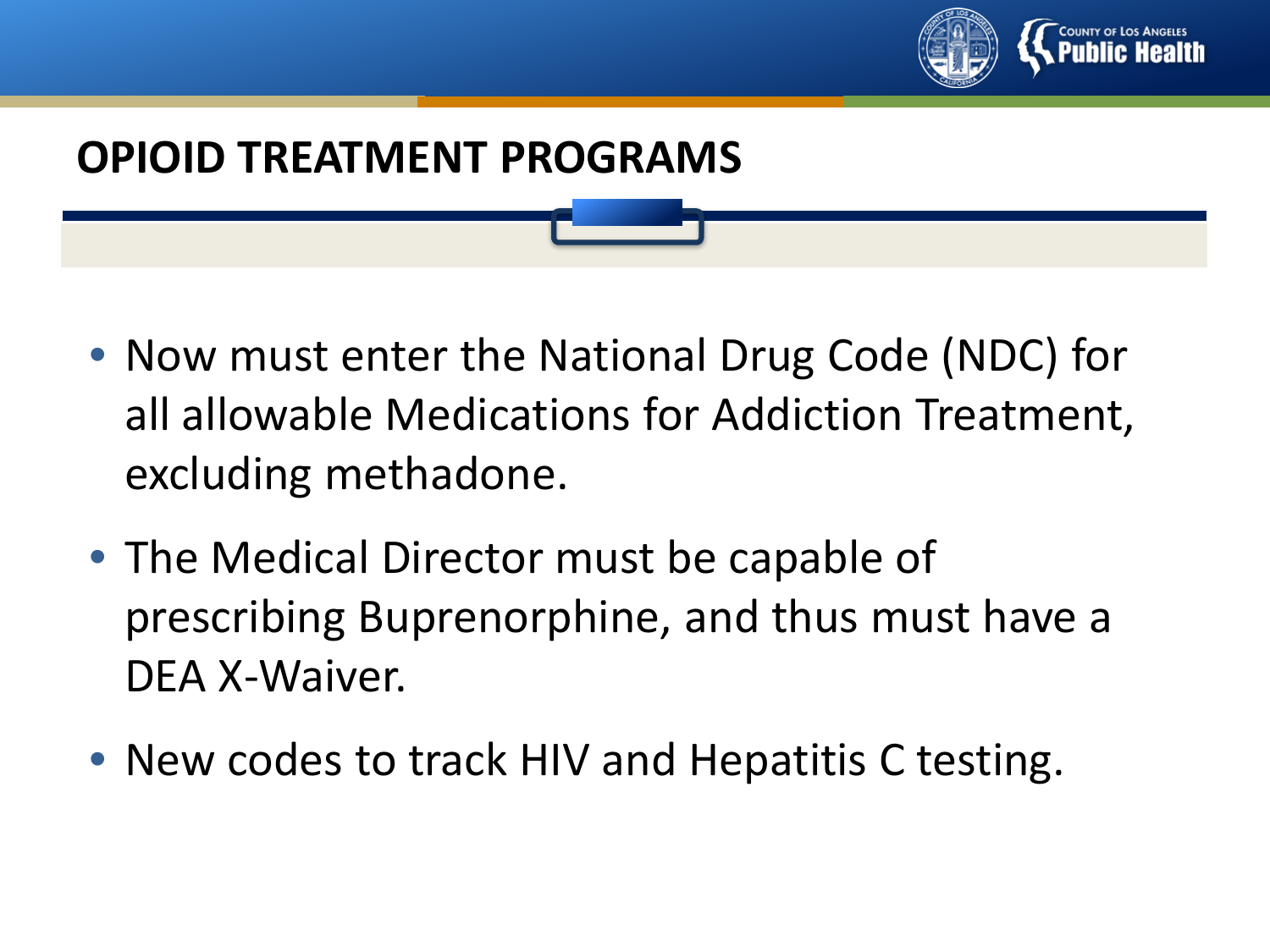



- **ASAM 2-WM**: Ambulatory Withdrawal Management with Extended On-Site Monitoring
- **ASAM 3.7-WM**: Medically Monitored Inpatient Withdrawal Management
- **ASAM 4-WM**: Medically Managed Inpatient Withdrawal Management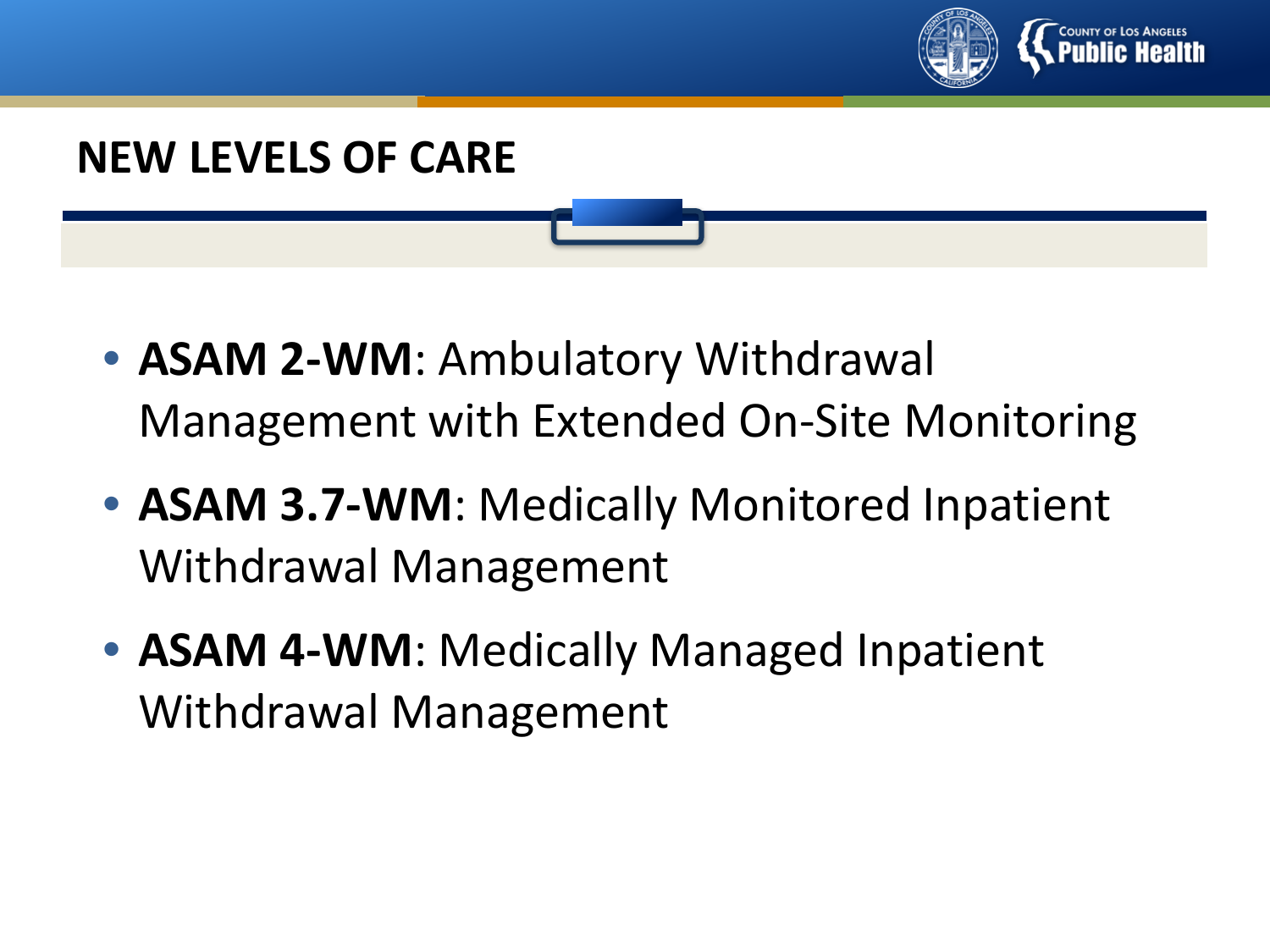



## **BUILDING A MODERN SUD SYSTEM OF CARE:**

## **Allowable Capacity Building Costs**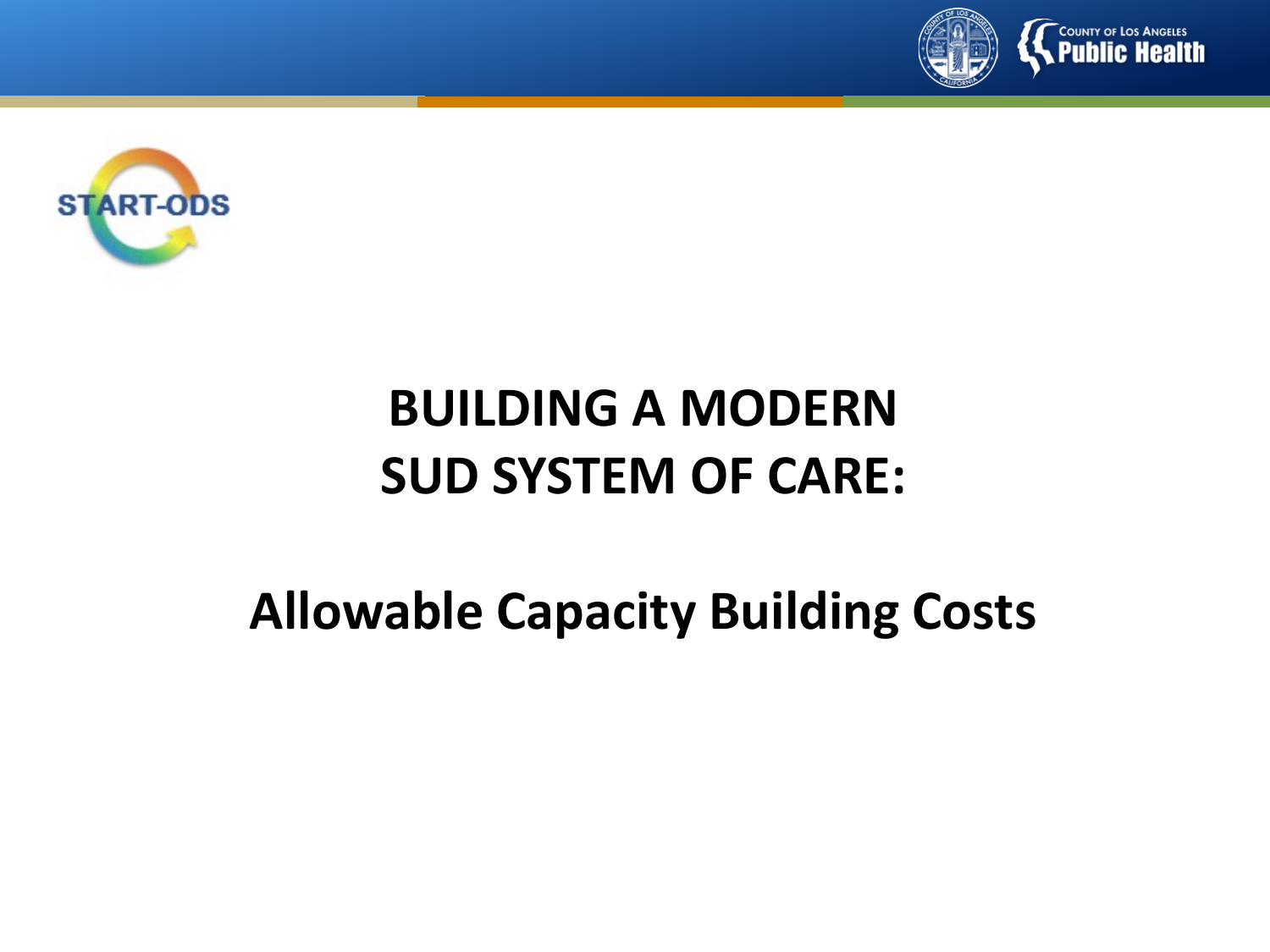

## **Reimbursement FY 2019-2020: Still Cost Reconciliation**



**If fee-for-service claims for patients served is below allowable expenditures, SAPC does not cover the difference.**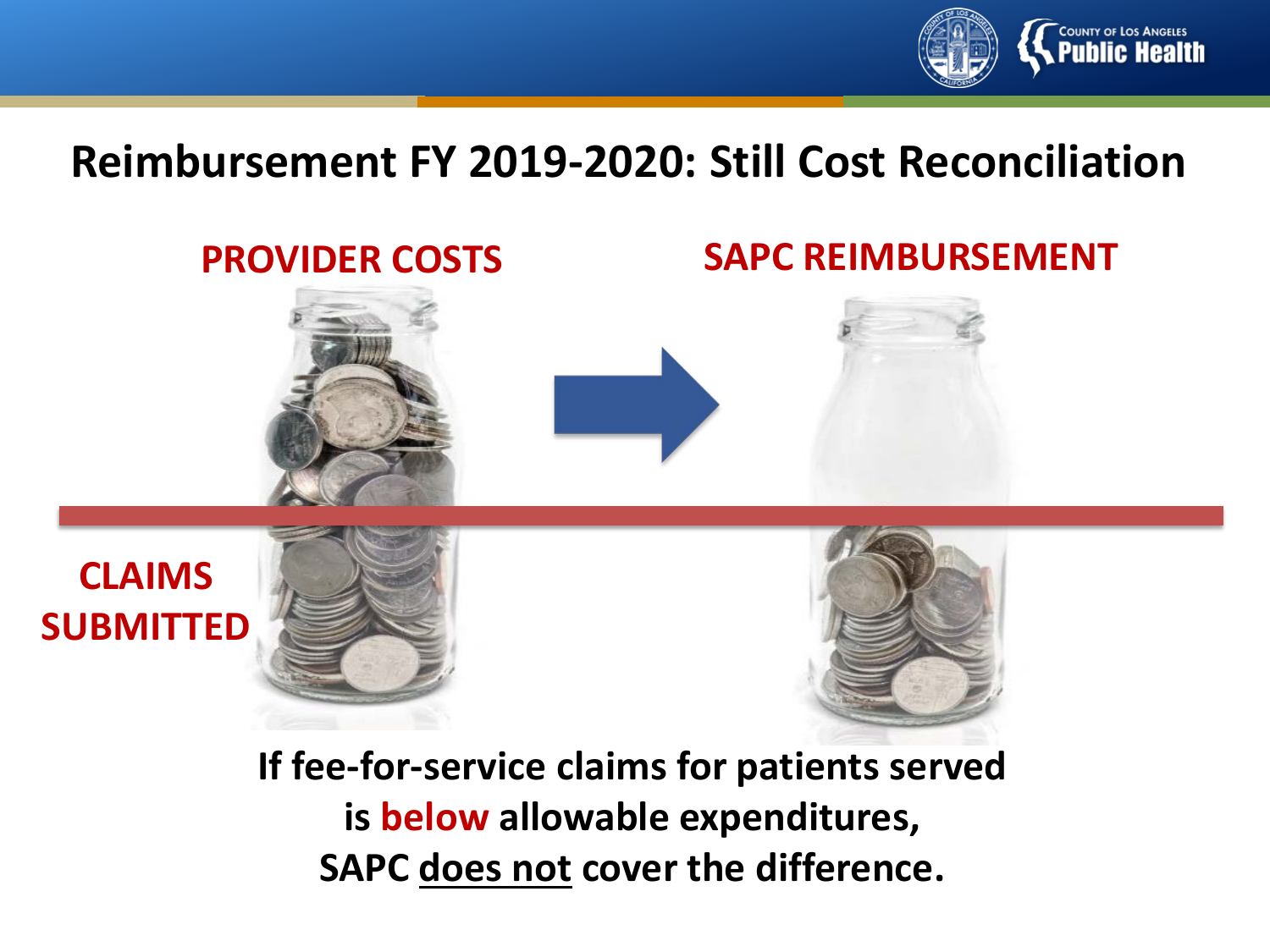

## **Reimbursement FY 2019-2020: Still Cost Reconciliation**

#### **PROVIDER COSTS PROVIDER CLAIMS**



**INVESTMENT OPPORTUNITY**





**If fee-for-service claims for patients served is above allowable expenditures, invest otherwise SAPC will recoup the difference.**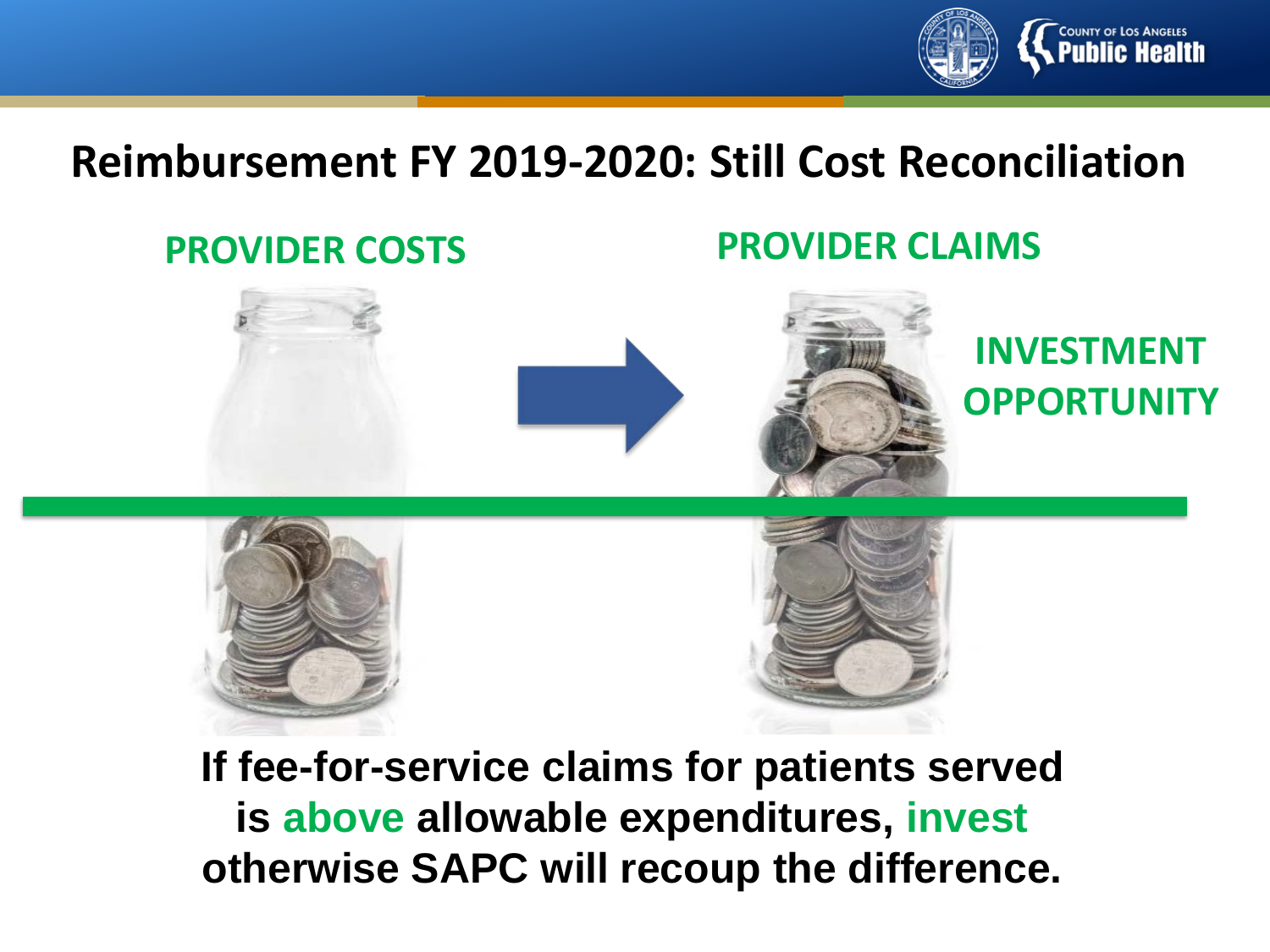

## **ALLOWABLE CAPACITY BUILDING COSTS**

*See SAPC's Finance and Rates Plan*

Network providers will need to evaluate existing management and staffing structures, as well as clinical and operational procedures, to ensure their ability to meet new clinical, data, fiscal, and quality assurance requirements.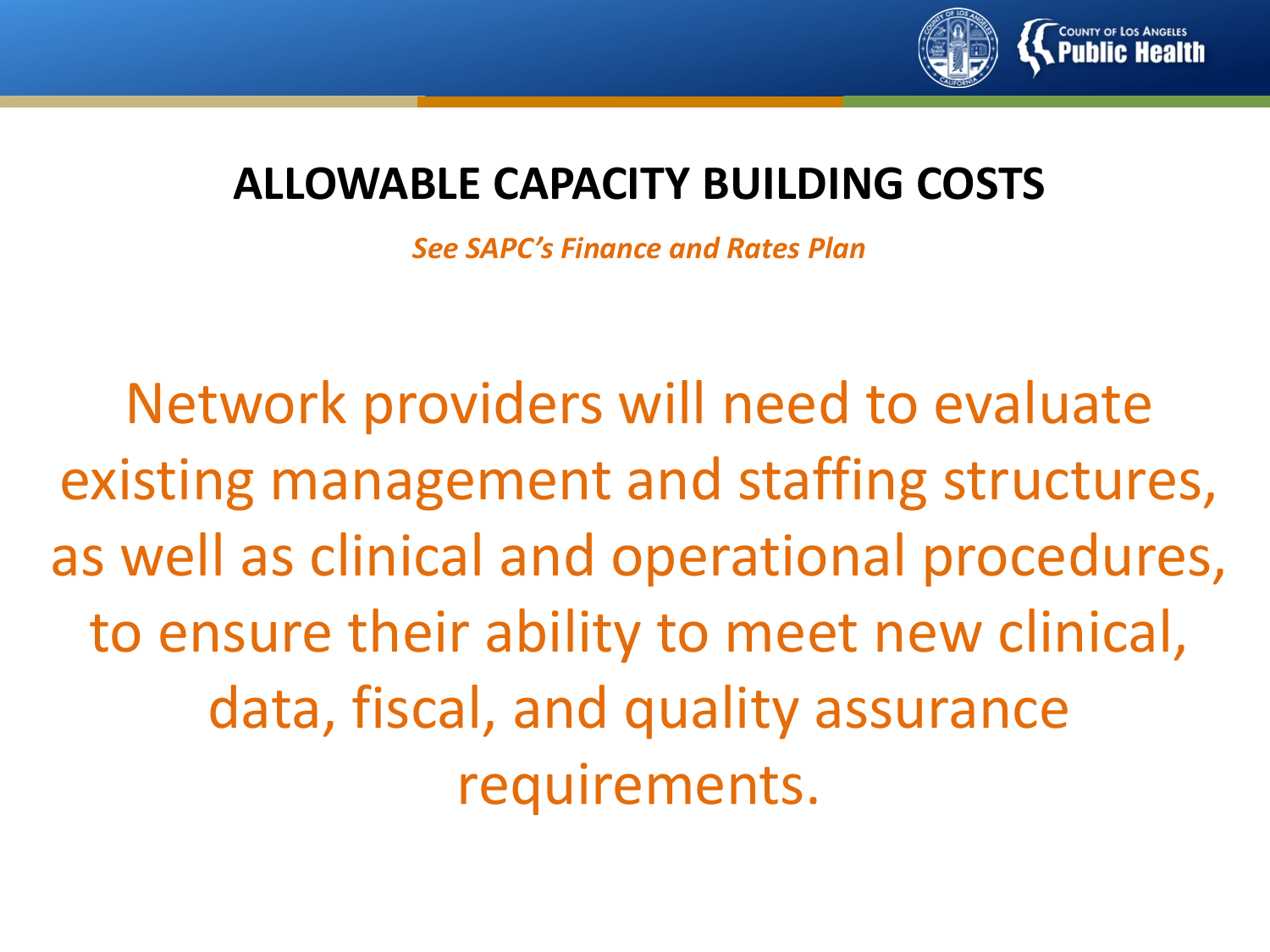

*Reconfigure and expand staffing structures to align with the new range and complexity of clinical responsibilities and to provide newly reimbursable services.* 

- Hire additional Licensed Practitioners of the Healing Arts (LPHA)\*
	- To conduct family therapy and/or individual counseling
	- To review and approve treatment plans
	- To transition medical necessity determination responsibilities from medical director, as necessary

<sup>\*</sup> LPHA includes Physician, Nurse Practitioners, Physician Assistants, Registered Nurses, Registered Pharmacists, Licensed Clinical Psychologist (LCP), Licensed Clinical Social Worker (LCSW), Licensed Professional Clinical Counselor (LPCC), and Licensed Marriage and Family Therapist (LMFT) and licensed-eligible practitioners working under the supervision of licensed clinicians.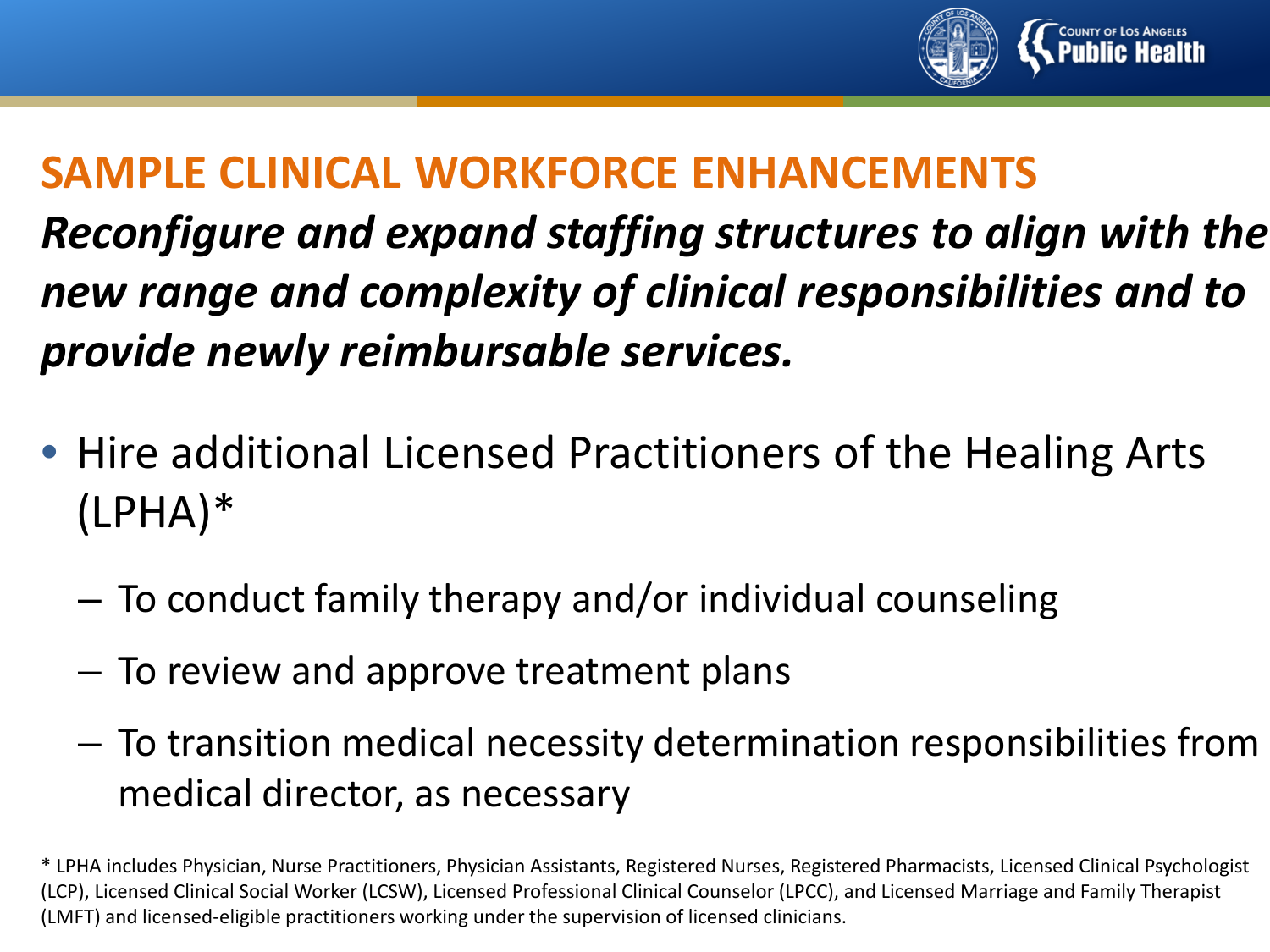

- Expand hours of the medical director or redesign duty statement to provide staff development and clinical training
- Hire staff specifically to provide case management:
	- Obtain Medi-Cal or My Health LA benefits for patients (and to secure reimbursement)
	- Coordinate care with other County Departments
	- Improve patient transition between levels of care
	- Improve health outcomes through linkages to physical health and mental health services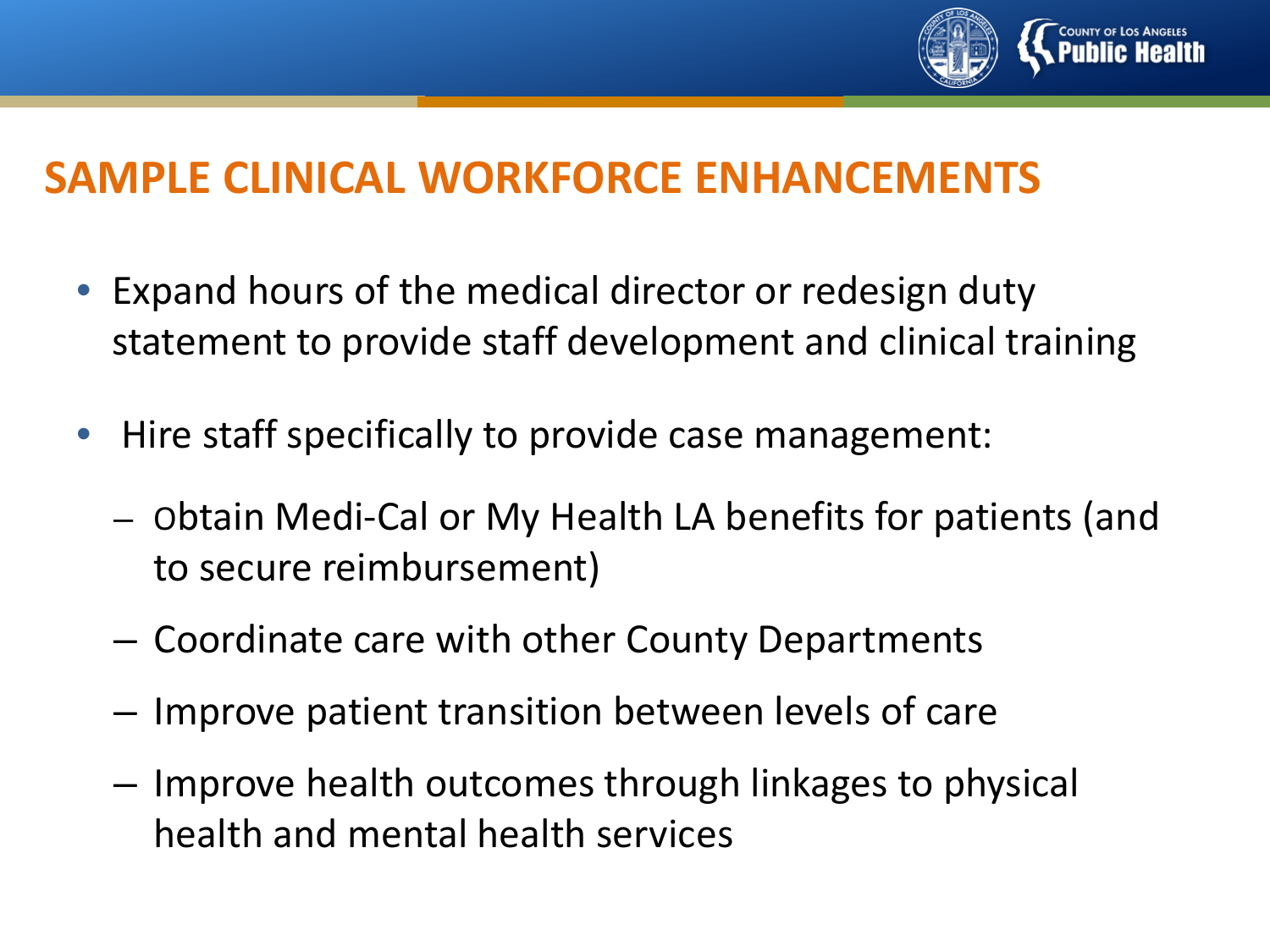

- Expand certified counselor workforce through hiring efforts or support to finish certification requirements
- Hire counselors specifically to provide recovery support services
- Increase staffing pattern to provide services on one weekend day and hours that meet patient needs
- Increase agency competitiveness through higher salaries and better benefits for direct service staff (e.g., livable wage)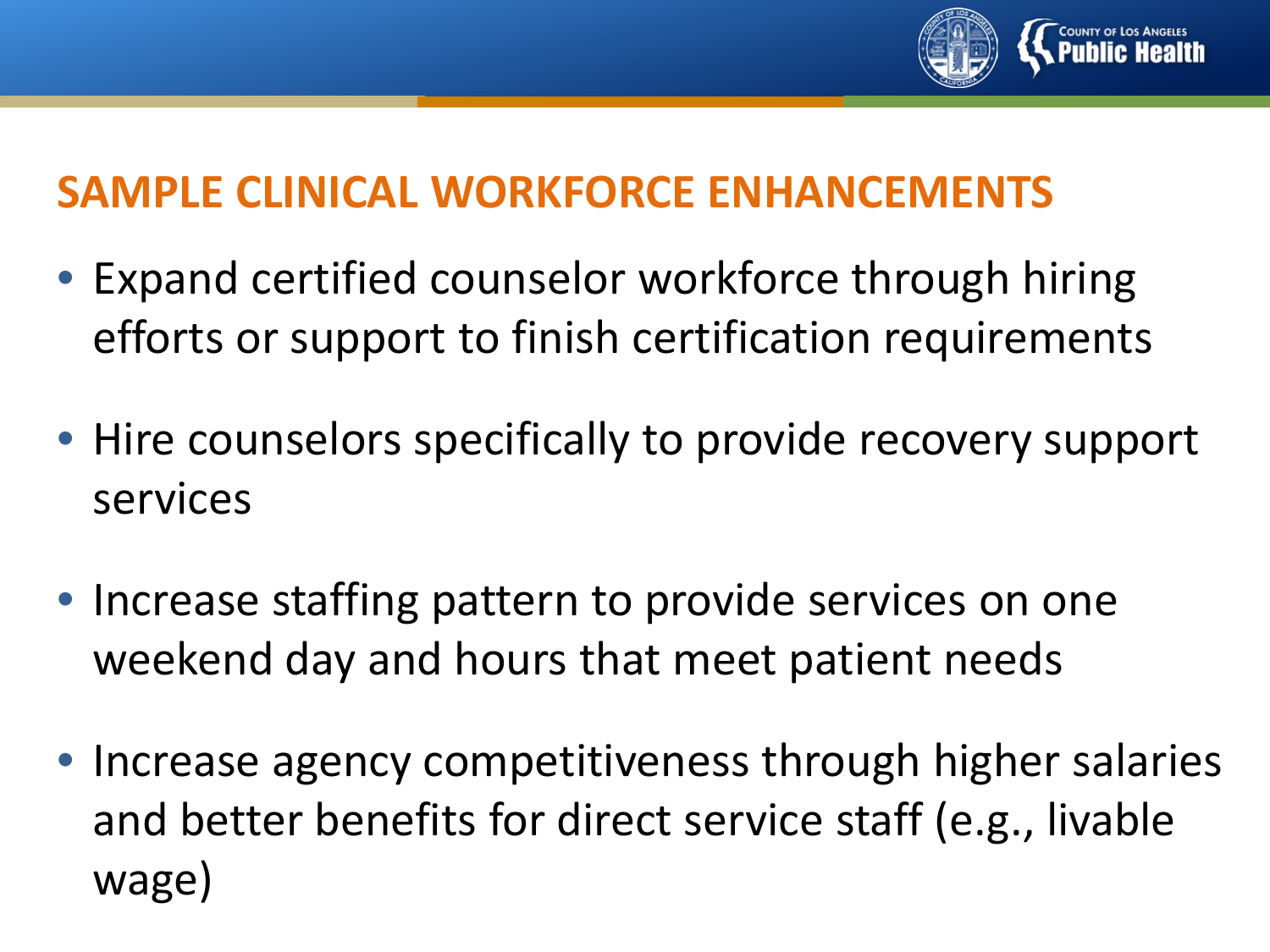

- Fund professional trainings for direct service staff on required practices/competencies:
	- American Society of Addiction Medicine (ASAM) Criteria
	- ASAM Assessment Tools
	- Cognitive Behavioral Therapy
	- Motivational Interviewing
	- Culturally and Linguistically Appropriate Services (CLAS)
	- Documentation (e.g., treatment plan, progress notes)
	- Medication-Assisted Treatment as a Treatment Option
	- 42 CFR Part 2 Confidentiality Updates
	- New 42 CFR Part 438 Managed Care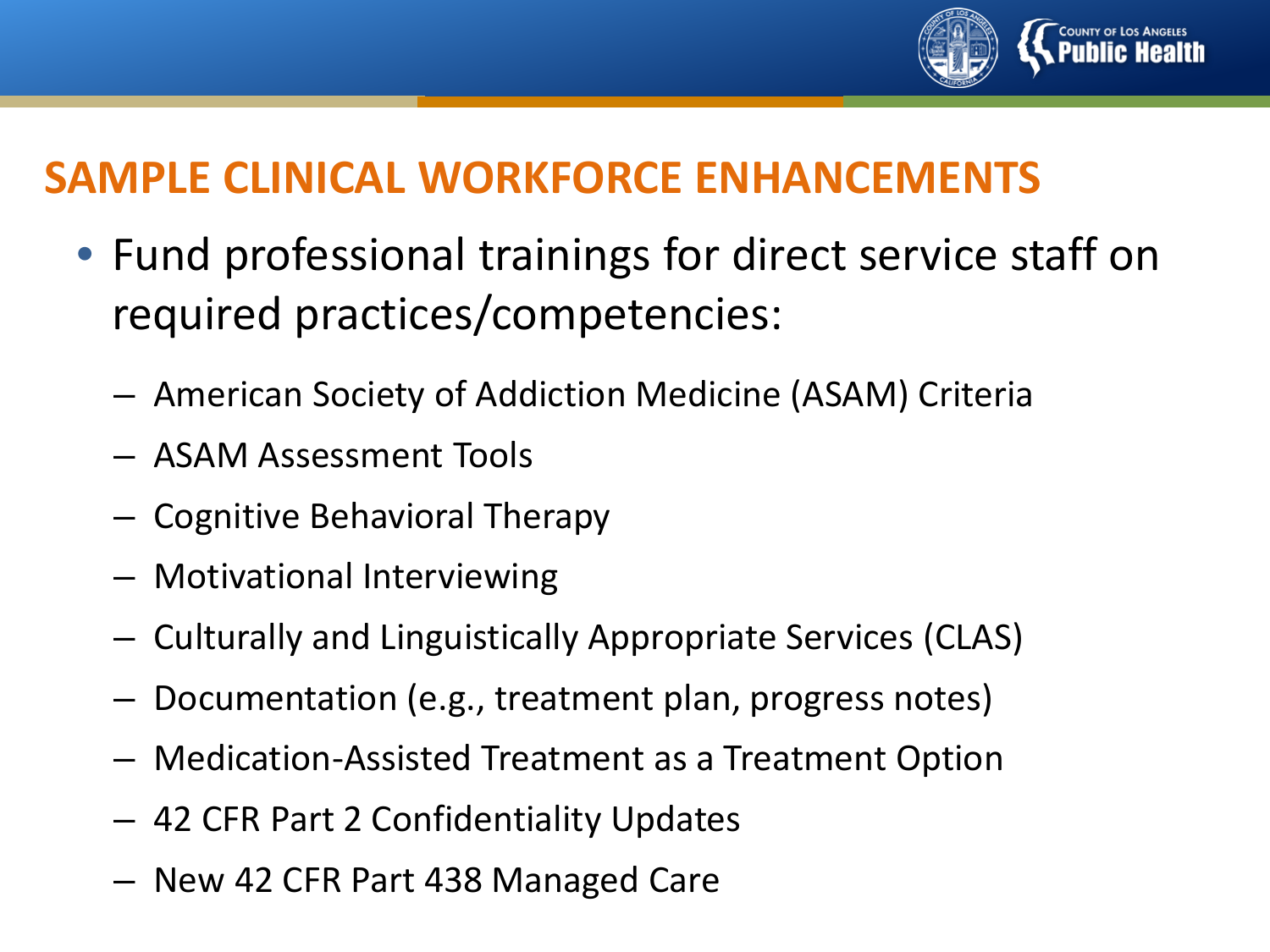

## **SAMPLE ADMINISTRATIVE WORKFORCE ENHANCEMENTS**

- Hire/train staff or consultants to manage accountability-related tasks, such as understanding and following the requirements established within the SAPC Quality Improvement (QI) and Utilization Management (UM) Manual.
- Hire/train finance staff or consultants to accurately project utilization and build budgets accordingly, manage expenditures, and support the transition to cost reconciliation.
- Conduct strategic planning efforts such as organizational and staffing assessments to ensure readiness to fully participate in the system transformation and new service design.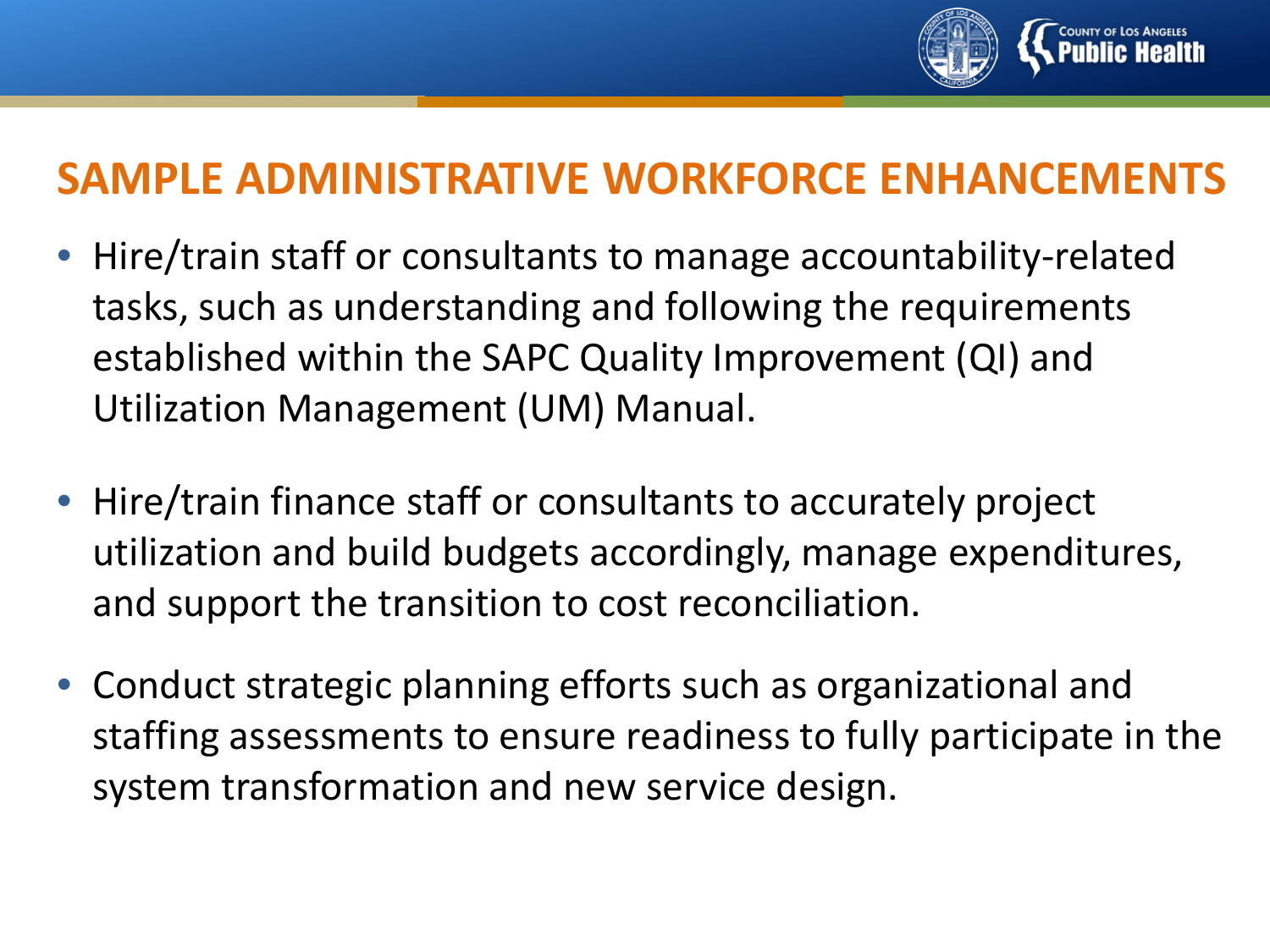

## **SAMPLE ADMINISTRATIVE/BUSINESS ENHANCEMENTS**

- Upgrade technology to enhance capabilities to interface with County automated systems and electronic health record (EHR)
	- Computers for direct service staff that meet minimum technical specifications for software/hardware, as will be determined by County
	- Minimum internet bandwidth
	- Certified EHR, whether through the EHR chosen by the provider or the EHR that the County will be offering to providers at no cost
- Refine/update policies and procedures
- Translate patient materials into primary languages served
- Ensure a patient friendly and 42 CFR Part 438 compliant website